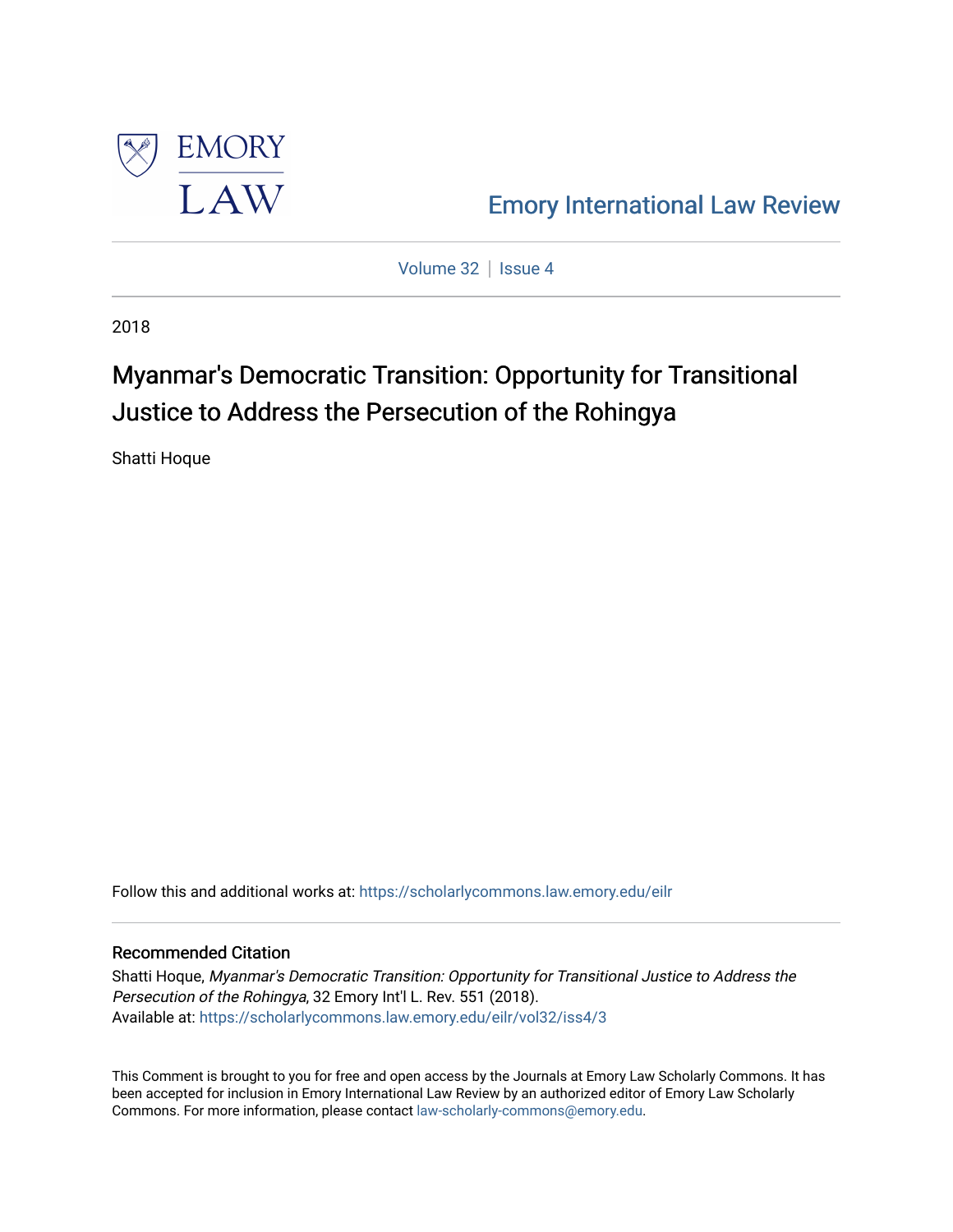# **MYANMAR'S DEMOCRATIC TRANSITION: OPPORTUNITY FOR TRANSITIONAL JUSTICE TO ADDRESS THE PERSECUTION OF THE ROHINGYA**

#### **INTRODUCTION**

Myanmar<sup>1</sup> elected the National League for Democracy into power in November 2015,<sup>2</sup> ushering in its first democratically elected government since 1962.<sup>3</sup> The much-awaited political change produced an end to years of economic sanctions;<sup>4</sup> the development of new international relations, particularly with the United States;<sup>5</sup> and the hope that the former regime's human rights abuses will be adequately addressed and alleviated.<sup>6</sup> Yet, the Rohingya, a stateless Muslim ethnic group residing in Rakhine State in western Myanmar<sup>7</sup> and considered the world's most persecuted ethnic minority,<sup>8</sup> continue to face violence that human rights groups say amounts to ethnic cleansing<sup>9</sup> and crimes against humanity.<sup>10</sup> The Rohingya that have not been

stripped-vote-and-driven; *see also Who Are the Rohingya and What Is Happening in Myanmar?*, AMNESTY INT'L (Sept. 26, 2017), https://www.amnesty.org.au/who-are-the-rohingya-refugees/.

<sup>1</sup> This Comment uses Myanmar because it is what the country's government officially uses. In 1989, the ruling military junta changed the name of the country from Burma to Myanmar. Despite the official change, people within the country and abroad tend to use both names, sometimes choosing one over the other for political reasons. *Should You Say Myanmar or Burma?*, ECONOMIST (Dec. 20, 2016), https://www.economist.com/blogs/economist-explains/2016/12/economist-explains-19. For example, the U.S. State Department has long used Burma "out of support for the democratic opposition" and continues to use it on its website. Mark Memmott, *Why Burma? Why Myanmar? Why Both?*, NPR (Dec. 2, 2011), https://www.npr.org/sections/thetwo-way/2011/12/02/143049567/why-burma-why-myanmar-why-both; *see also U.S. Relations with Burma*, U.S. DEP'T STATE (Jan. 27, 2017), https://www.state.gov/r/pa/ei/bgn/35910. htm. 2

<sup>&</sup>lt;sup>2</sup> Marina Koren, *A Historic Day in Burma*, THE ATLANTIC (Feb. 1, 2016), http://www.theatlantic.com/ international/archive/2016/02/burma-myanmar-parliament-session/458739/. 3 *Id.*<sup>4</sup>

<sup>&</sup>lt;sup>4</sup> Julie Hirschfield Davis, *Obama Pledges to Lift All Sanctions Against Myanmar*, N.Y. TIMES (Sept. 14, 2016), http://www.nytimes.com/2016/09/15/world/asia/myanmar-obama.html. 5 Grace Aranow, *President Obama and Aung San Suu Kyi Celebrate Progress in Burma*, THE WHITE

HOUSE (Sept. 15, 2016), https://www.whitehouse.gov/blog/2016/09/15/president-obama-and-daw-aung-sansuu-kyi-celebrate-burmese-progress. 6 Stéphanie Giry, *For Myanmar's Leader, More Power, but More Expectations, Too*, N.Y. TIMES

<sup>(</sup>Sept. 13, 2016), http://www.nytimes.com/2016/09/14/world/asia/myanmar-aung-san-suu-kyi-sanctions.html. 7 Anealla Safdar, *Who Are the Rohingya?*, AL JAZEERA (Oct. 28, 2015), http://www.aljazeera.com/

indepth/features/2015/10/rohingya-151024202611276.html. 8 *The Rohingyas: The Most Persecuted People on Earth?*, ECONOMIST (June 13, 2015),

http://www.economist.com/news/asia/21654124-myanmars-muslim-minority-have-been-attacked-impunity-

<sup>9</sup> Megan Specia, *The Rohingya in Myanmar: How Years of Strife Grew into a Crisis*, N.Y. TIMES (Sept. 13, 2017), https://www.nytimes.com/2017/09/13/world/asia/myanmar-rohingya-muslim.html. 10 AMNESTY INT'L, "MY WORLD IS FINISHED" - ROHINGYA TARGETED IN CRIMES AGAINST HUMANITY

IN MYANMAR 6 (2017), https://www.amnestyusa.org/wp-content/uploads/2017/10/Amnesty-My-World-Is-Finished-Myanmar-18.10.20171.pdf [hereinafter MY WORLD IS FINISHED].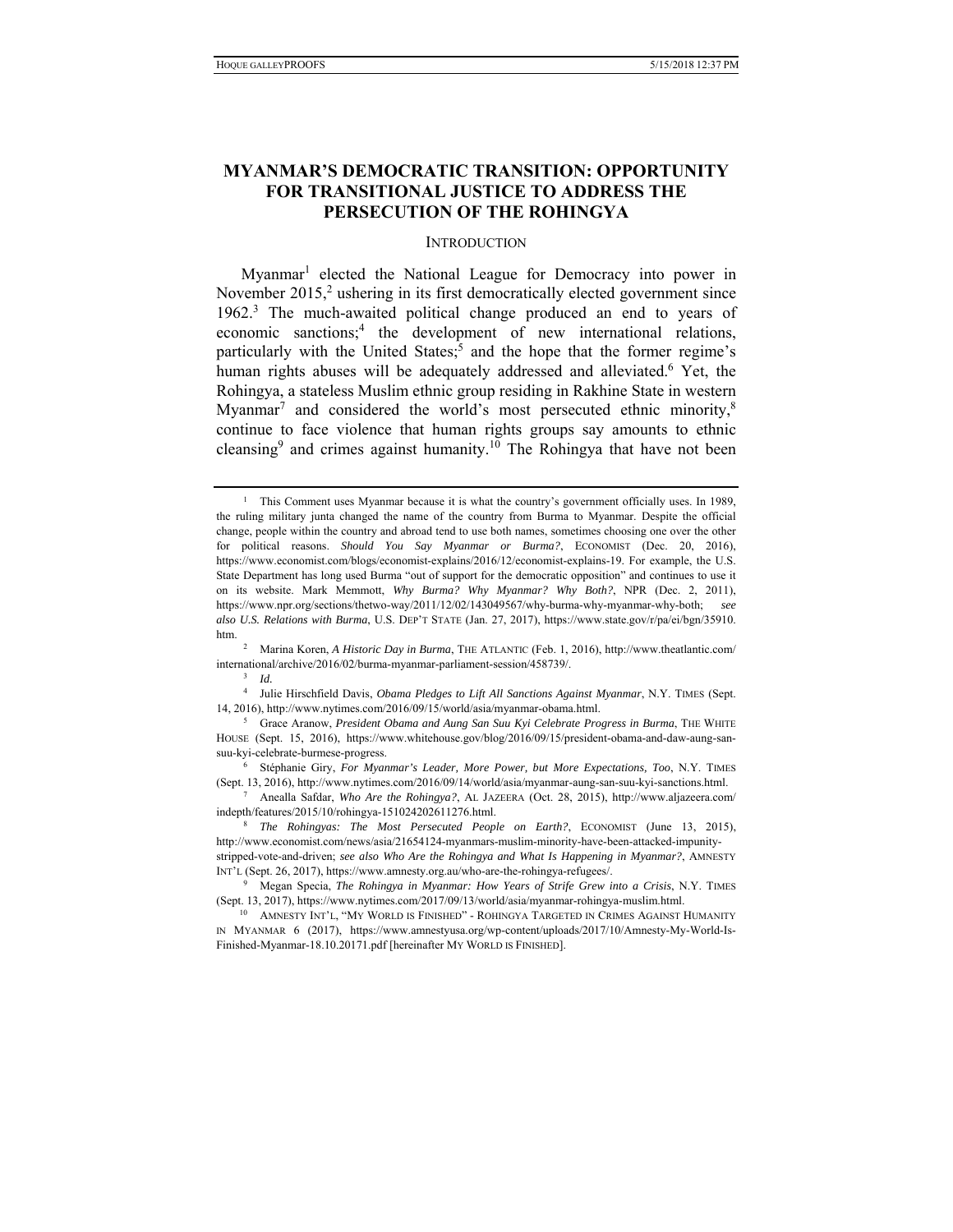forced to flee and remain in Myanmar continue to face discrimination and human rights violations, including, but not limited to, the continuous deprivation of citizenship, severe restrictions on their movement, limited access to life-saving health care, and denial of education and equal employment opportunities. $<sup>11</sup>$ </sup>

Aung San Suu Kyi, a member of the National League for Democracy and the de facto leader of Myanmar,<sup>12</sup> has been at the forefront of the international attention given to the Rohingya. One of her early actions as State Counsellor a request to the U.S. ambassador to Myanmar not to use the term "Rohingya" to describe the persecuted Muslim community—aligned with the military regime's refusal to acknowledge the term of identification and drew criticism from within the Rohingya community and abroad.<sup>13</sup> Furthermore, violence has continued to plague the Rohingya notwithstanding Aung San Suu Kyi's new leadership. In late August 2017, the Myanmar military launched an attack on the Rohingya population as a whole in northern Rakhine State, in response to an attack by the Arakan Rohingya Salvation Army on thirty security force outposts.<sup>14</sup> The military "killed at least hundreds of Rohingya men, women, and children, raped and perpetrated other forms of sexual violence on Rohingya women and girls, and carried out organized and targeted burning of entire Rohingya villages."15 As a result of the violence, over half a million refugees fled into neighboring Bangladesh over the course of only eight weeks. $16$ 

Long considered a widely respected international human rights icon, Aung San Suu Kyi's response—or lack thereof—to the Rohingya crisis has dramatically tarnished her reputation.<sup>17</sup> World leaders and human rights

<sup>11</sup> AMNESTY INT'L, ANNUAL REPORT: MYANMAR 2015/2016, http://www.burmalibrary.org/docs21/AI-2016-02-23-AP-Myanmar.pdf (last visited Feb. 16, 2018). 12 *Profile: Aung San Suu Kyi*, BBC NEWS (Dec. 5, 2016), http://www.bbc.com/news/world-asia-pacific-

<sup>11685977.</sup> Aung San Suu Kyi's official title is State Counsellor, a position the National League for Democracy (NLD) specifically created for her to counteract a provision in Myanmar's Constitution that bars those whose children have foreign citizenship from becoming president. Liam Cochrane, *Aung Saan Suu Kyi to Become 'State Counsellor' of Myanmar*, ABC NEWS (Apr. 5, 2016), http://www.abc.net.au/news/2016-04- 05/aung-san-suu-kyi-to-become-state-counsellor/7301994. 13 Richard C. Paddock, *Aung San Suu Kyi Asks U.S. Not to Refer to 'Rohingya'*, N.Y. TIMES (May 6,

<sup>2016),</sup> http://www.nytimes.com/2016/05/07/world/asia/myanmar-rohingya-aung-san-suu-kyi.html. 14 MY WORLD IS FINISHED, *supra* note 10, at 6. 15 *Id.*

<sup>16</sup> Feliz Solomon, *The Rohingya Exodus Surges Again, with 20,000 More Arriving at the Bangladesh Border*, TIME (Oct. 17, 2017), http://time.com/4985453/bangladesh-myanmar-rohingya-refugees/. 17 *Critics Circle Aung San Suu Kyi Over Rohingya Crisis*, AL JAZEERA (Sept. 10, 2017),

http://www.aljazeera.com/news/2017/09/critics-circle-aung-san-suu-kyi-rohingya-crisis-170910090032580.html.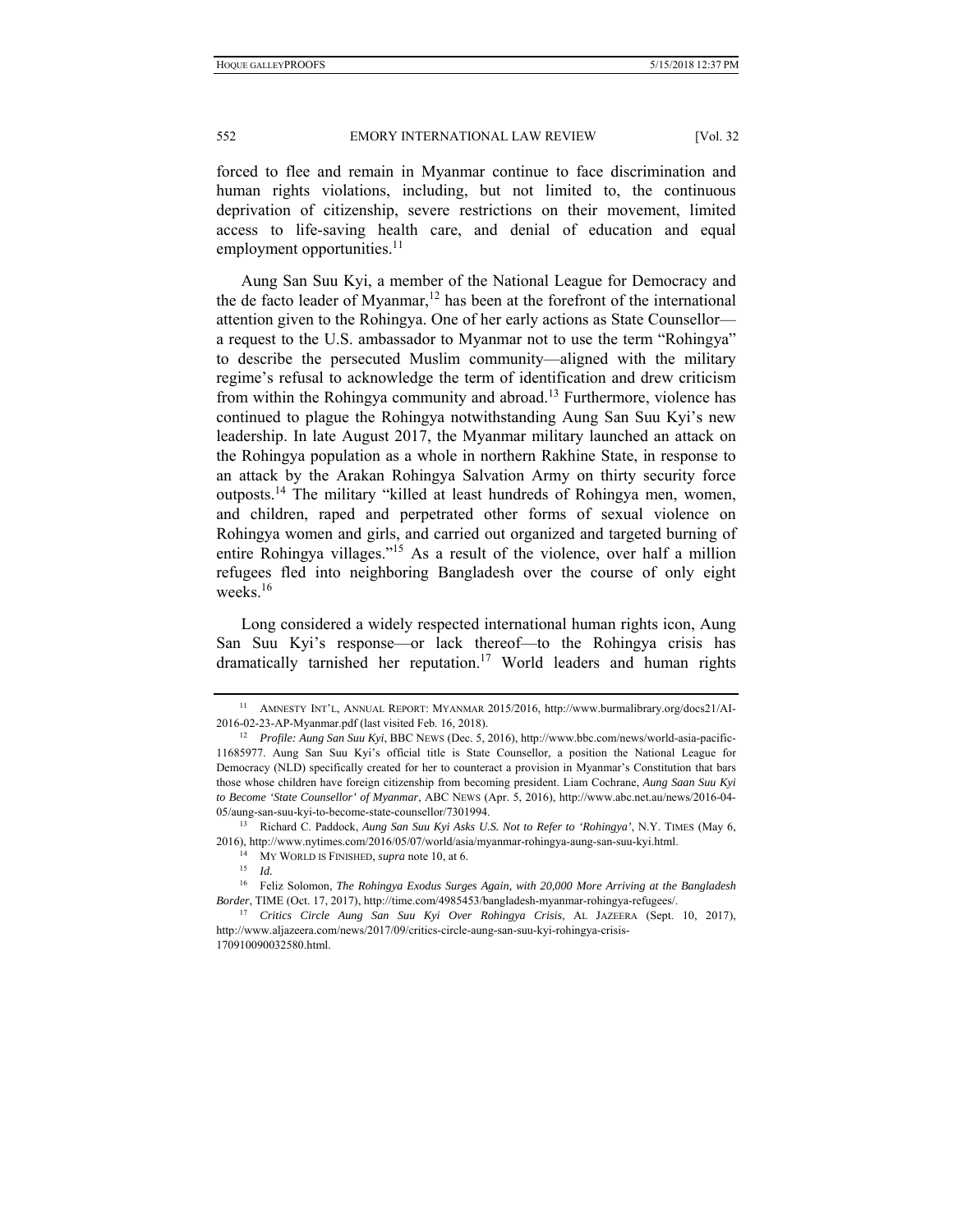advocates have criticized her inaction and refusal to condemn the state security forces' human rights abuses against the Rohingya.<sup>18</sup>

Despite the unpromising and violent start, Myanmar's democratization may provide an opportunity for substantial progress towards a solution to the Rohingya's statelessness and violent persecution. Much of the discourse surrounding the plight of the Rohingya has pointed to the role the former autocratic regime played in their diminished status, particularly since that regime passed the discriminatory 1982 Citizenship Law, which continues to bar the Rohingya from obtaining citizenship.<sup>19</sup> According to the United Nations, "democracy provides the natural environment for the protection and effective realization of human rights."20 Indeed, international observers have noted the link between the promotion of human rights and Aung San Suu Kyi and the National League for Democracy's new political leadership, with the Special Rapporteur of the Human Rights Council on the situation of human rights in Myanmar emphasizing that "the consolidation of democracy and the creation of a culture of respect for human rights is a complex undertaking requiring political will."21

Although the situation with the Rohingya in Myanmar implicates a multitude of international laws and principles, $^{22}$  the crux of the issue is the refusal of Myanmar's government and society to recognize the Rohingya's history and identity. This refusal has contributed to the statelessness of the Rohingya.23 The conferral of citizenship upon the Rohingya, through either the amendment or repeal of the 1982 Citizenship Law, is often advocated as a solution to the humanitarian crisis they face.<sup>24</sup> While citizenship may be the ultimate aim, it is not a realistic proximate aim, given the stubborn stance on the Rohingya's identity and status within Myanmar despite the recent

<sup>18</sup> *Id.*

<sup>19</sup> *See, e.g.*, IRISH CTR. FOR HUMAN RIGHTS, CRIMES AGAINST HUMANITY IN WESTERN BURMA: THE SITUATION OF THE ROHINGYAS 26, 41, 93, 98 (2010), http://www.oxfordburmaalliance.org/uploads/9/1/8/4/

<sup>9184764/</sup>rohingya\_report\_2010 [hereinafter CRIMES AGAINST HUMANITY IN WESTERN BURMA]. 20 *Democracy and Human Rights*, UNITED NATIONS: GLOBAL ISSUES, http://www.un.org/en/sections/ issues-depth/democracy/#DH (last visited Feb. 16, 2018).<br><sup>21</sup> Yanghee Lee (Special Rapporteur of the Human Rights Council on the Situation of Human Rights in

Myanmar), *Situation of Human Rights in Myanmar*, U.N. Doc A/71/361 (Aug. 29, 2016).<br><sup>22</sup> For an overview of some of the international legal issues the Rohingya crisis implicates, see

generally, AMNESTY INT'L, MYANMAR 2016/2017, https://www.amnesty.org/en/countries/asia-and-the-pacific/ myanmar/report-myanmar/ (last visited Feb. 16, 2018).<br><sup>23</sup> CRIMES AGAINST HUMANITY IN WESTERN BURMA, *supra* note 19, at 93.<br><sup>24</sup> See Susan Cunningham, *Do Myanmar's Rohingya Really Need Citizenship Now?*, FORBES (July 4,

<sup>2015),</sup> http://www.forbes.com/sites/susancunningham/2015/07/04/do-myanmars-rohingya-really-needcitizenship-now/#55cbfc68681c.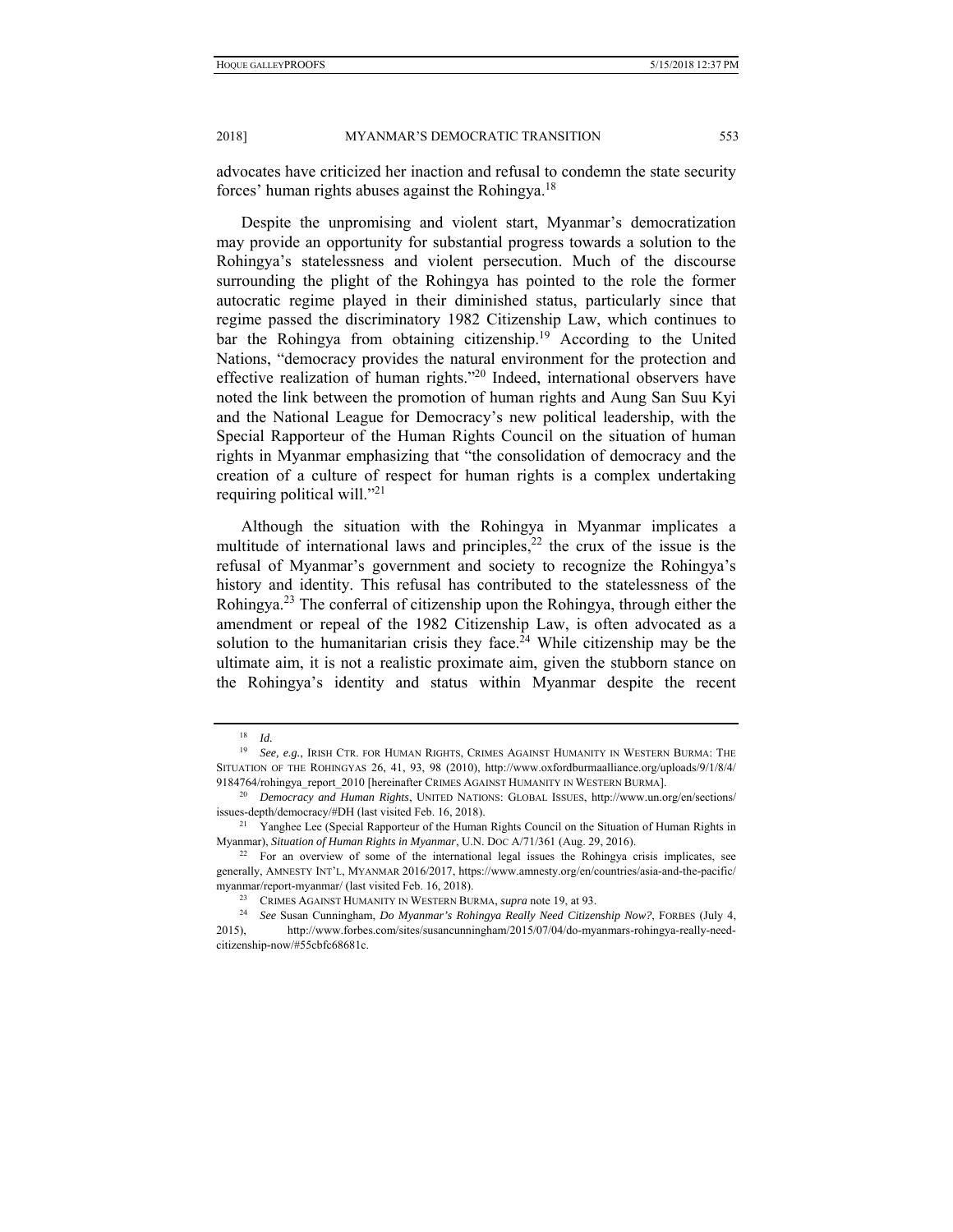democratic transition.<sup>25</sup> Further, citizenship may prove to be an insufficient solution that provides rights in name only.<sup>26</sup> Myanmar's democratic transition provides an opportunity for the implementation of transitional justice to address the underlying attitudes concerning the Rohingya, which have played a major role in their plight.<sup>27</sup> A truth commission and institutional reform, both models of transitional justice, are more realistic proximate aims to combat the systemic violence and human rights violations the Rohingya continue to suffer. $28$ 

Part I of this Comment presents a background of the Rohingya. First, it overviews the other Muslim groups present in western Myanmar. Then it looks at the history of the Rohingya, surveying their initial arrival in Rakhine State, their mass immigration into the region during British colonial rule, their experiences under the military junta following Myanmar's independence, and their current plight. Part I also discusses the stateless position of the Rohingya and the systemic discrimination it has produced, primarily through examination of the 1982 Citizenship Law. Next, Part II analyzes whether an amendment to the 1982 Citizenship Law—as is advocated by many in the international community—is a likely and sufficient solution to the statelessness of the Rohingya. Finally, Part III discusses the possibility and mechanics of the implementation of a truth commission and institutional reform as potential remedies to the humanitarian crisis the Rohingya face.

#### I. THE POSITION OF THE ROHINGYA IN MYANMAR

#### *A. Overview of Muslim Groups in Myanmar*

It is important to distinguish between the various groups of Muslims in Rakhine State before delving into the historical background of the Rohingya one such Muslim group. According to the most recent available census conducted by the Myanmar government in 2014, 87.9% of Myanmar's population is Buddhist and 4.3% is Muslim.29 However, the census did not include the Rohingya population, so the actual percentage of Muslims in

<sup>25</sup> *See, e.g.*, David Scott Mathieson, *The Lady and the Rohingya*, N.Y. TIMES (Jan. 16, 2017), https://www.nytimes.com/2017/01/16/opinion/the-rohingya-the-ladys-problem-from-hell.html.<br><sup>26</sup> See infra Part II(B).<br><sup>27</sup> Aileen Thomson, *Prospects for Justice in Myanmar: Does New Political Reality Offer Opportunities* 

*for Addressing Violations?*, INT'L CTR. TRANSITIONAL JUSTICE (Nov. 3, 2016), https://www.ictj.org/

publication/myanmar-justice-prospects-nld. 28 *See infra* Part III. 29 *The World Factbook: Burma*, CENT. INTELLIGENCE AGENCY, https://www.cia.gov/library/ publications/the-world-factbook/geos/bm.html (last visited Feb. 16, 2018).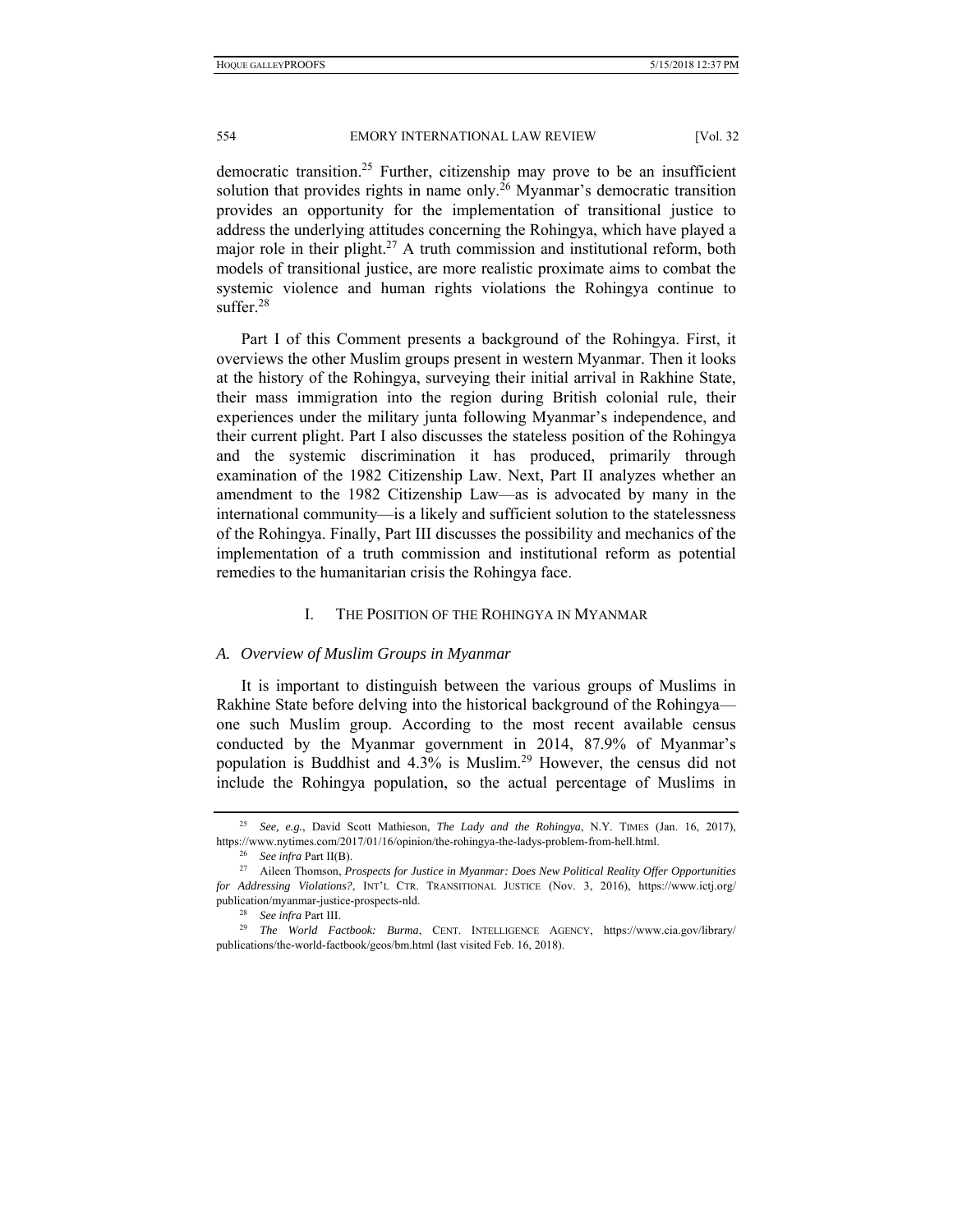Myanmar is considered to be higher—estimated at around 4.61%.<sup>30</sup> This translates to 2.35 million Muslims out of a total population of 51 million.<sup>31</sup>

The oldest Muslim group in Myanmar is now known as the Burmese Muslims, although they used to be referred to as "Pathi" or "Zerbadee."<sup>32</sup> Burmese Muslims can trace their origins back to the eighth century, but most look to the thirteenth and fourteenth centuries, when their ancestors arrived in Myanmar as traders, court servants, or mercenaries.<sup>33</sup> Burmese Muslims are linguistically and culturally integrated into Burmese society.<sup>34</sup> The Kaman is a separate Muslim group that lives mostly in southern Rakhine State.<sup>35</sup> The Kaman are descendants of Muslims who immigrated from the Mughal Empire to Arakan in the seventeenth century.36

The largest Muslim community in Myanmar is the Rohingya.<sup>37</sup> Most live in Rakhine State, but there is a sizeable population in what was once known as Rangoon, now Yangon, the former capital.<sup>38</sup> Broadly speaking, they are ethnically South Asian and speak a dialect of Bengali.<sup>39</sup> "Rohingya" is a controversial term of reference, partly due to the dispute over the history of the group's presence in Myanmar.<sup>40</sup>

#### *B. Historical Background of the Rohingya*

#### *1. Colonial Period*

Muslim settlers in western Myanmar, most of whom were seafarers and traders from the Middle East, first arrived as early as the eighth century in what was then the independent kingdom of Arakan, now called Rakhine State.<sup>41</sup> During the sixteenth and seventeenth centuries, the Arakanese launched

<sup>30</sup> Kyaw Ye Lynn, *Census Data Shows Myanmar Muslim Population Has Fallen*, ANDALOU AGENCY (July 21, 2016), http://aa.com.tr/en/asia-pacific/census-data-shows-myanmar-muslim-population-has-fallen/ 612764. 31 *Id.* 32 Andrew Selth, *Burma's Muslims: A Primer*, LOWY INST.: THE INTERPRETER (Mar. 27, 2013),

https://www.lowyinstitute.org/the-interpreter/burmas-muslims-primer. *See generally* MOSHE YEGAR, THE MUSLIMS OF BURMA: A STUDY OF A MINORITY GROUP (1972).<br><sup>33</sup> Selth, *supra* note 32.<br><sup>34</sup> *Id* 

<sup>35</sup> *Id.*

<sup>36</sup> *See* YEGAR, *supra* note 32, at 24. 37 Selth, *supra* note 32. 38 *Id.*

 $\frac{39}{40}$  *Id.* 

<sup>40</sup> *The Rohingyas: The Most Persecuted People on Earth?*, *supra* note 8. 41 *Id.* These Muslims are now referred to as Burmese Muslims. *See* Selth, *supra* note 32.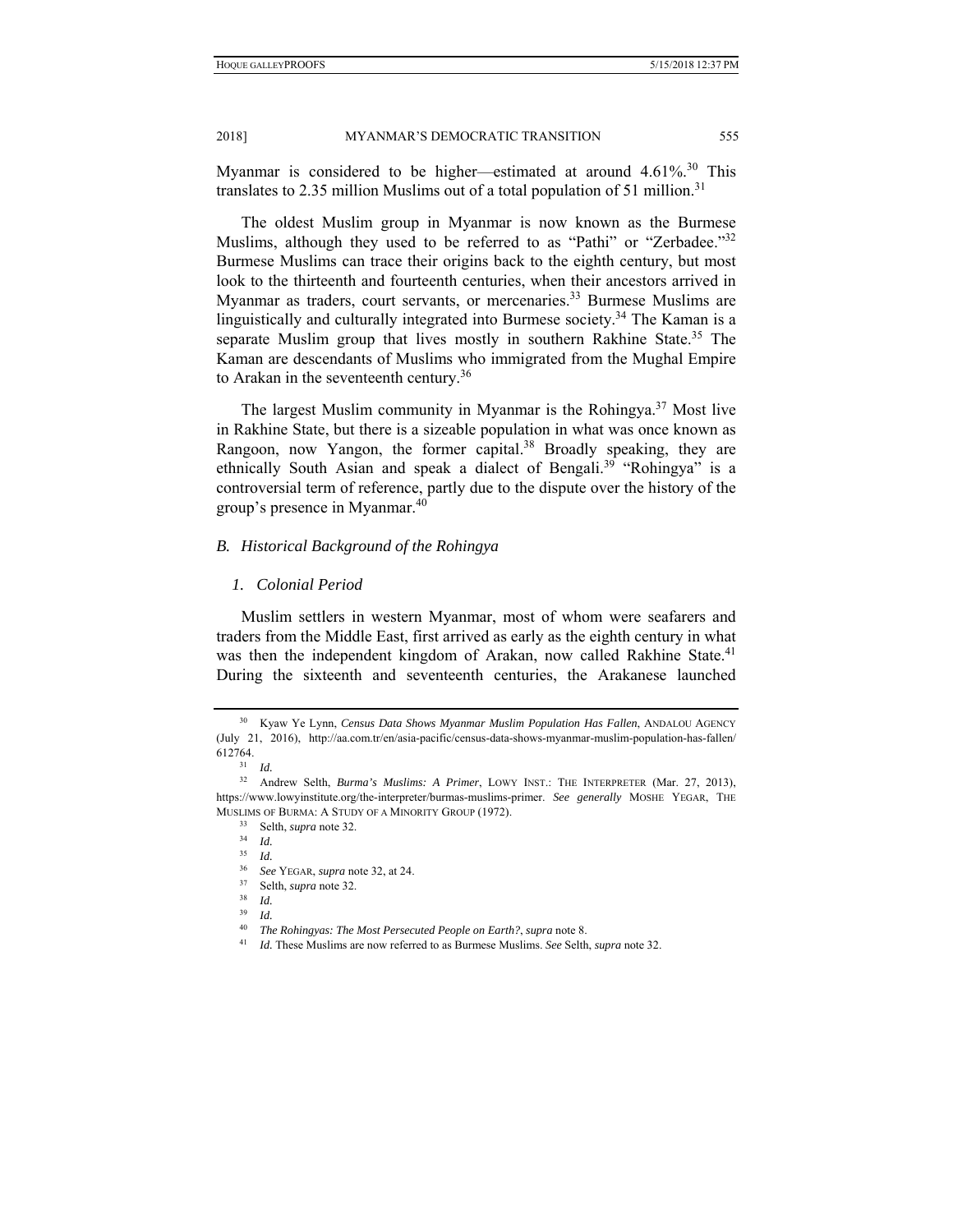regular raids into neighboring Bengal and forcibly settled Bengali Muslim captives in Arakan, either selling them as slaves or coercing them to serve as soldiers in the king's army.<sup>42</sup> The term "Rohingya" first appeared around then, translating to "inhabitant of Rohang," which was the early Muslim name for Arakan.43

In 1785, the Burmese army conquered the kingdom of Arakan.<sup>44</sup> In 1825, the British took control of Burma, and hundreds of thousands of Muslim Bengalis, or "Chittagonians," as the British called them, traveled from Bengal to Arakan from 1825 until 1942.<sup>45</sup> In fact, by 1941, about a third of the population of Sittwe, the current capital city of Rakhine State, was recorded as coming from Chittagong or elsewhere in Bengal.<sup>46</sup> There was little tension between the Muslims and Arakanese up until this arrival of Muslims from Bengal, orchestrated and facilitated by the British.<sup>47</sup> The mass immigration of Muslims to Arakan changed things.<sup>48</sup> Although it boosted the colonial economy, local Arakanese bitterly resented the mass immigration because they believed their jobs and land were being taken over by people who are still referred to as "illegal immigrants" or just "Bengalis."<sup>49</sup>

The hostility between the Muslim Rohingya and Buddhist Arakanese worsened during and after World War II.<sup>50</sup> The British armed some Muslims in the region to fight against the Arakanese, who largely sided with the Japanese.<sup>51</sup> The hostility continued when, in 1947, the Rohingya formed an army and approached President Muhammad Ali Jinnah of the newly established Pakistan to ask him to incorporate northern Arakan, where the majority of the Rohingya lived, into East Pakistan (which is now Bangladesh).<sup>52</sup> Their plea was rejected, and northern Rakhine State remained a

<sup>42</sup> *The Rohingyas: The Most Persecuted People on Earth?*, *supra* note 8. 43 *Id.*; *see also* U.S. DEP'T OF STATE, MYANMAR COUNTRY REPORT: INFORMATION ON ROHINGYA REFUGEES IN BURMA (2003), https://www.justice.gov/sites/default/files/eoir/legacy/2013/06/13/MMR00001.

pdf [hereinafter MYANMAR COUNTRY REPORT].<br><sup>44</sup> *The Rohingyas: The Most Persecuted People on Earth?, supra* note 8.<br><sup>45</sup> *Id.* "Chittagonians" refers to those who are from Chittagong, a region in southeastern Bangladesh bordering Myanmar. *See generally Bangladesh*, U.S. DEP'T OF STATE, https://www.state.gov/p/sca/ci/bg/ (last visited Feb. 16, 2018). 46 *The Rohingyas: The Most Persecuted People on Earth?*, *supra* note 8.

 $\frac{47}{48}$  *Id.* 

 $\frac{48}{49}$  *Id.* 

*Id.* 

 $\begin{bmatrix} 50 & Id. \\ 51 & Id. \end{bmatrix}$ 

 $\frac{51}{52}$  *Id.* 

<sup>52</sup> MYANMAR COUNTRY REPORT, *supra* note 43. Many observers speculate the Buddhists in Rakhine State viewed the Rohingya's request to secede as a disloyal action that has, in part, led to the discrimination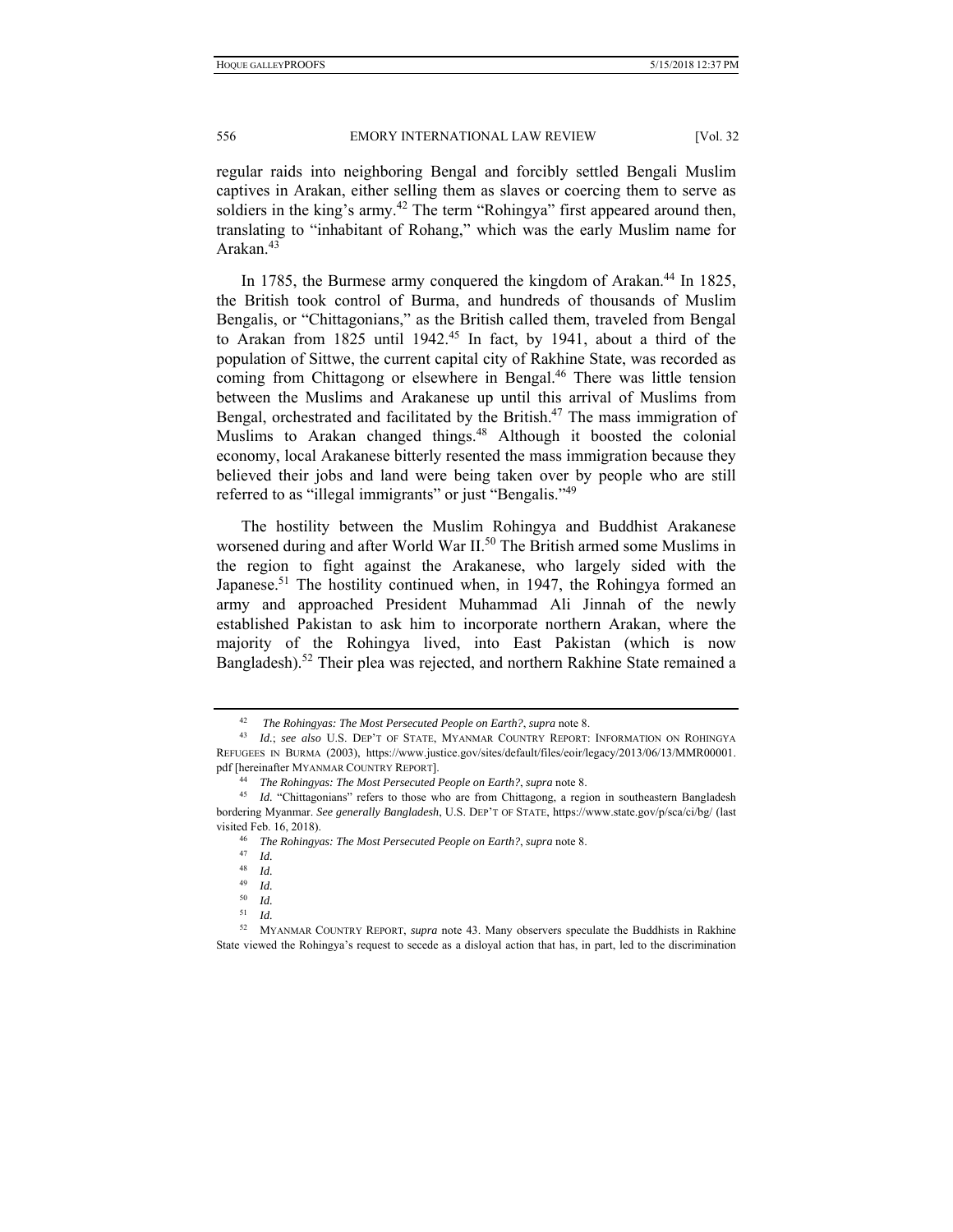part of Burma, which gained independence from the United Kingdom in 1948.53

#### *2. Rohingya – A Disputed Term of Reference*

The Rohingya community's loyalty to the British during the war, and its desire for an independent state culminating in a Mujihid movement, formed the basis of the frequent claims that the Rohingya are simply foreigners, or "Kala," intent on seceding from the Union of Burma.<sup>54</sup> In fact, the ethnic majority in western Myanmar for whom the region is currently named after, the Rakhine,<sup>55</sup> fundamentally reject any suggestion that the Rohingya should be considered an ethnic group with bona fide historical roots in the region.<sup>56</sup> Instead, they contend that the word "Rohingya" arose in the 1950s during the time of the Mujihid movement.<sup>57</sup> The Rohingya also do not have support from the other Muslims residing in Rakhine State.<sup>58</sup>

Despite the state's pervasive rejection of Rohingya history, a basis of justification for state-sanctioned discrimination against the Rohingya to this day, historians have found the term "Rohingya" documented in the region prior to the British Raj.59 For example, "a 1799 study of languages spoken in the Burmese area divided the natives of Arakan state between 'Yakain' and 'Rooinga.'"60 Also, "the Classical Journal of 1811 distinguishes between the Rohingya and Rakhine as the main ethnic groups in the region.<sup>"61</sup> Furthermore, a German compendium of languages of the wider region mentions the existence of the Rohingya as an ethnic group and separate language in  $1815^{62}$ 

<sup>62</sup> *Id.*

they face in the present day. *See* MARTIN SMITH, BURMA INSURGENCY AND THE POLITICS OF ETHNICITY 96 (2d. ed. 1993).<br><sup>53</sup> The Rohingyas: The Most Persecuted People on Earth?, supra note 8.<br><sup>54</sup> CRIMES AGAINST HUMANITY IN WESTERN BURMA, *supra* note 19, at 25.<br><sup>55</sup> The 1974 Burma Constitution granted Arakan statehood with

conscious policy decision, Arakan was given the official title of Rakhine State, reflecting the Rakhine majority. *Id.* at 91.<br>
<sup>56</sup> *Id.* at 21.<br>
<sup>57</sup> *Id.*<br>
<sup>58</sup> *Id.* For a review of Muslim groups in Rakhine State, see *supra* Part I(A).

<sup>&</sup>lt;sup>59</sup> Azeem Ibrahim, *War of Words: What's in the Name "Rohingya"?*, YALEGLOBAL ONLINE (June 16, 2016), http://yaleglobal.yale.edu/content/war-words-whats-name-rohingya. 60 *Id.*

<sup>61</sup> *Id.*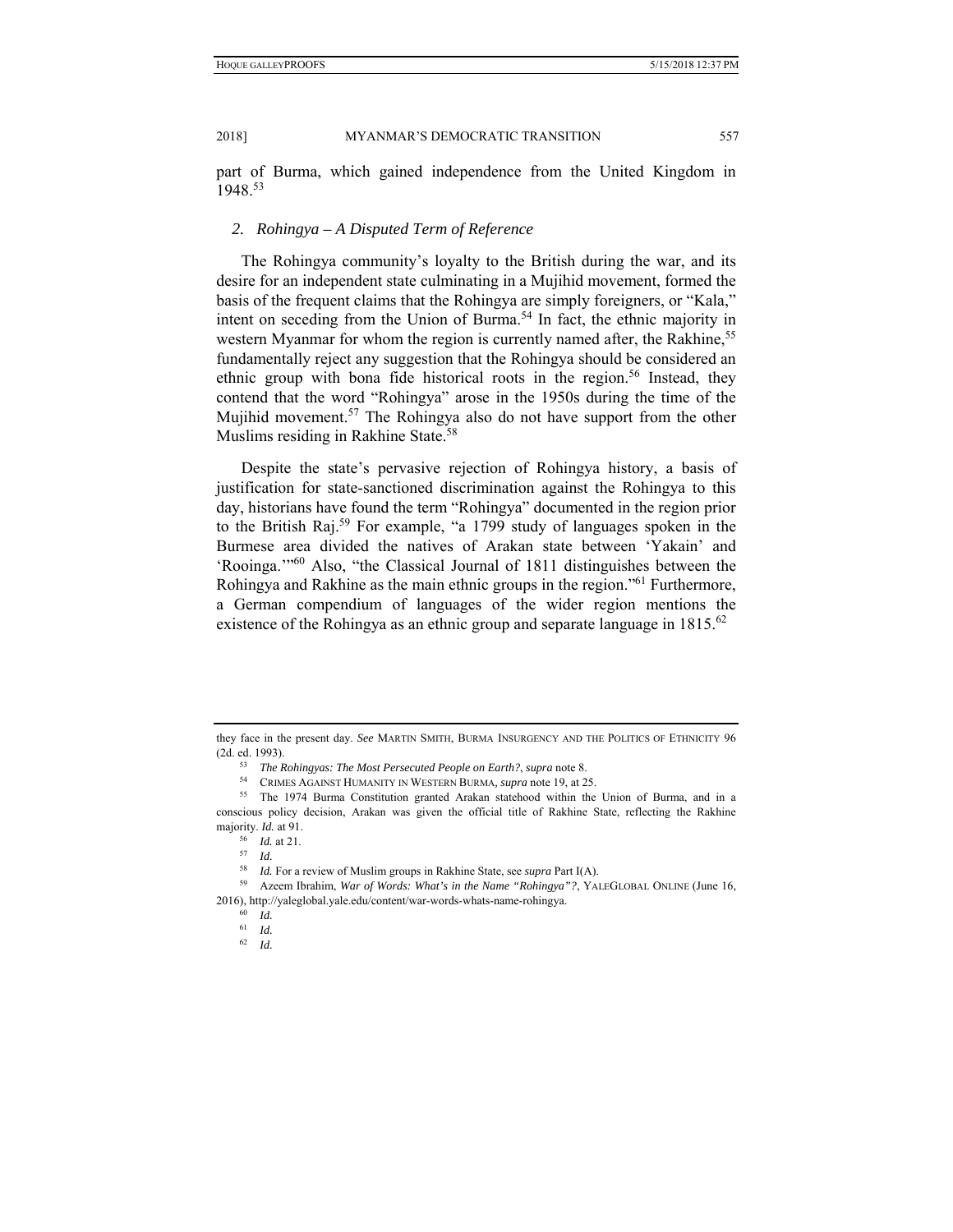## *3. Following Myanmar's Independence*

Despite the history behind the Rohingya's presence in Myanmar, they have faced significant discrimination and repression based on claims that they are "illegal" since the former military regime came into power following a coup d'état in 1962. In February 1978, Myanmar's leader General Ne Win instituted the "Nagamin," or "King Dragon," campaign.<sup>63</sup> The campaign's stated objective was to "scrutinize each individual living in the State, designating citizens and foreigners in accordance with the law and taking actions against foreigners who have filtered into the country illegally."<sup>64</sup> This may have been motivated by the influx of Bengali refugees into Rakhine State during and following the civil war, or War for Liberation, in Bangladesh during 1971.<sup>65</sup> Although the stated objective of the operation indicated it was intended as a proper survey of the residents of Myanmar,  $66$  in reality the Myanmar army committed widespread killings and rapes of Rohingya civilians, and they carried out the destruction of mosques and other acts of religious persecution.<sup>67</sup> These events resulted in the exodus of an estimated 200,000 Rohingya to neighboring Bangladesh.68

In response to the exodus, the Myanmar government asserted that those who fled were "illegal Bengali immigrants who had crossed into Burma as part of a general expansion in the Bengali population in this region," while also blaming the extreme violence of the military campaign on the Rohingya, referring to them as "Bengalis" and "Muslims."69 Despite their convictions about those who had fled, the Myanmar government engaged in bilateral negotiations with Bangladesh and agreed to repatriate close to 190,000 refugees to Rakhine State.<sup>70</sup> During the negotiations, the Bangladeshi authorities complained of the economic and social burden the presence of the Rohingya placed on the local community where they had settled.<sup>71</sup> The United

<sup>63</sup> CRIMES AGAINST HUMANITY IN WESTERN BURMA*, supra* note 19, at 91. General Ne Win was the leader of the military coup that ousted Myanmar's democratically elected government following its independence from Britain, establishing a one-party, military-led state. *See Myanmar Profile – Timeline*, BBC

NEWS (Mar. 30, 2016), http://www.bbc.com/news/world-asia-pacific-12992883. 64 CRIMES AGAINST HUMANITY IN WESTERN BURMA*, supra* note 19, at 25. 65 *Id.* 

<sup>66</sup> *Id.*

<sup>67</sup> *Id.* at 92; *see also* Benjamin Zawacki, *Defining Myanmar's "Rohingya Problem"*, 20 HUM. RTS. BRIEF 18, 18 (2012).

<sup>68</sup> Zawacki, *supra* note 67, at 18.<br><sup>69</sup> CRIMES AGAINST HUMANITY IN WESTERN BURMA, *supra* note 19, at 92.<br><sup>70</sup> *Id.*<br><sup>71</sup> See generally HUMAN RIGHTS WATCH. BURMESE REFUGEES IN BANG

<sup>71</sup> *See generally* HUMAN RIGHTS WATCH, BURMESE REFUGEES IN BANGLADESH: STILL NO DURABLE SOLUTION (May 2000), https://www.hrw.org/reports/2000/burma/index.htm.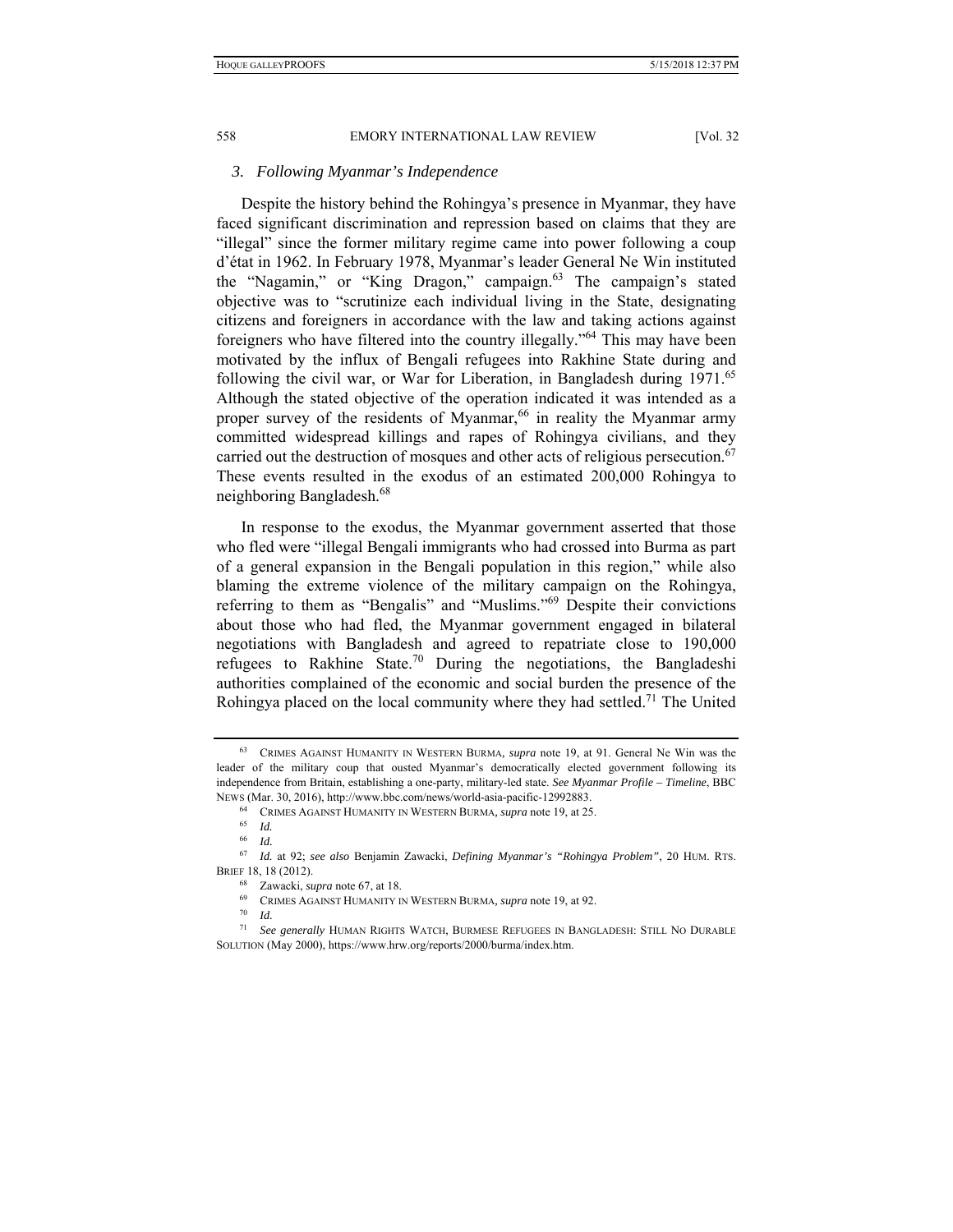Nations also played a role in the repatriation program, suggesting that a flow of aid would be more readily accessible if the Myanmar government accepted the repatriation program.<sup>72</sup> Initially, few refugees opted for repatriation but more did once the Bangladeshi government allowed camp conditions to deteriorate and restricted food rations.<sup>73</sup>

Soon after, the Myanmar military passed the 1982 Citizenship Law, which did not recognize the Rohingya as one of Myanmar's over 130 official ethnic groups, officially rendering the ethnic minority stateless.<sup>74</sup> In 1992, there was another massive exodus of Rohingya to Bangladesh, with 260,000 Rohingya living in refugee camps in Cox's Bazar, Bangladesh.<sup>75</sup> Although there was no official military campaign like there was in 1978, the Myanmar government's policies nonetheless left large portions of the Rohingya with no option but to flee.<sup>76</sup> These policies included the "Four Cuts" policy: a militarized effort to undermine the capacity of ethnic armed opposition/independence groups.<sup>77</sup> Another policy was the construction of "model villages," which involved confiscating land and transferring individuals and families from urban areas (primarily in central Myanmar) to border regions like Rakhine State.<sup>78</sup> Model villages were newly constructed towns that were intended to diversify and develop remote border areas.<sup>79</sup> However, in the development and construction of these villages, the Rohingya faced gross exaction of forced labor, arbitrary land confiscations, and restrictions on freedom of movement. $80$  Further, the Myanmar military's actions—including raping and murdering women, forcing men into press gangs, and destroying mosques and schools—led more than 45,000 Rohingya and other Muslims to flee to Bangladesh in just one month in 1992.81

<sup>72</sup> *Id*. 73 *Id.*

<sup>74</sup> *The Rohingyas: The Most Persecuted People on Earth?*, *supra* note 8. The stateless status of the Rohingya is discussed *infra* Part I(D).<br><sup>75</sup> CRIMES AGAINST HUMANITY IN WESTERN BURMA, *supra* note 19, at 88, 93.<br><sup>76</sup> *Id.* at 91–92.<br><sup>77</sup> The "Four Cuts" policy was originally drawn up by General Ne Win in the mid-1960

 $1/3$  *Id.* at 93.<br><sup>79</sup> *Id.* Each model village is planned to accommodate 100 families, with each family being allocated a three-acre plot of land. *Id.* at 100.<br><sup>80</sup> *Id.* at 100–01, 105.<br><sup>81</sup> Edward A. Gargan, *Even Bleak Bangladesh Is a Haven to Muslims Fleeing the Burmese Army*, N.Y.

TIMES (Feb. 7, 1992), http://www.nytimes.com/1992/02/07/world/even-bleak-bangladesh-is-a-haven-tomuslims-fleeing-the-burmese-arm.html?pagewanted=all.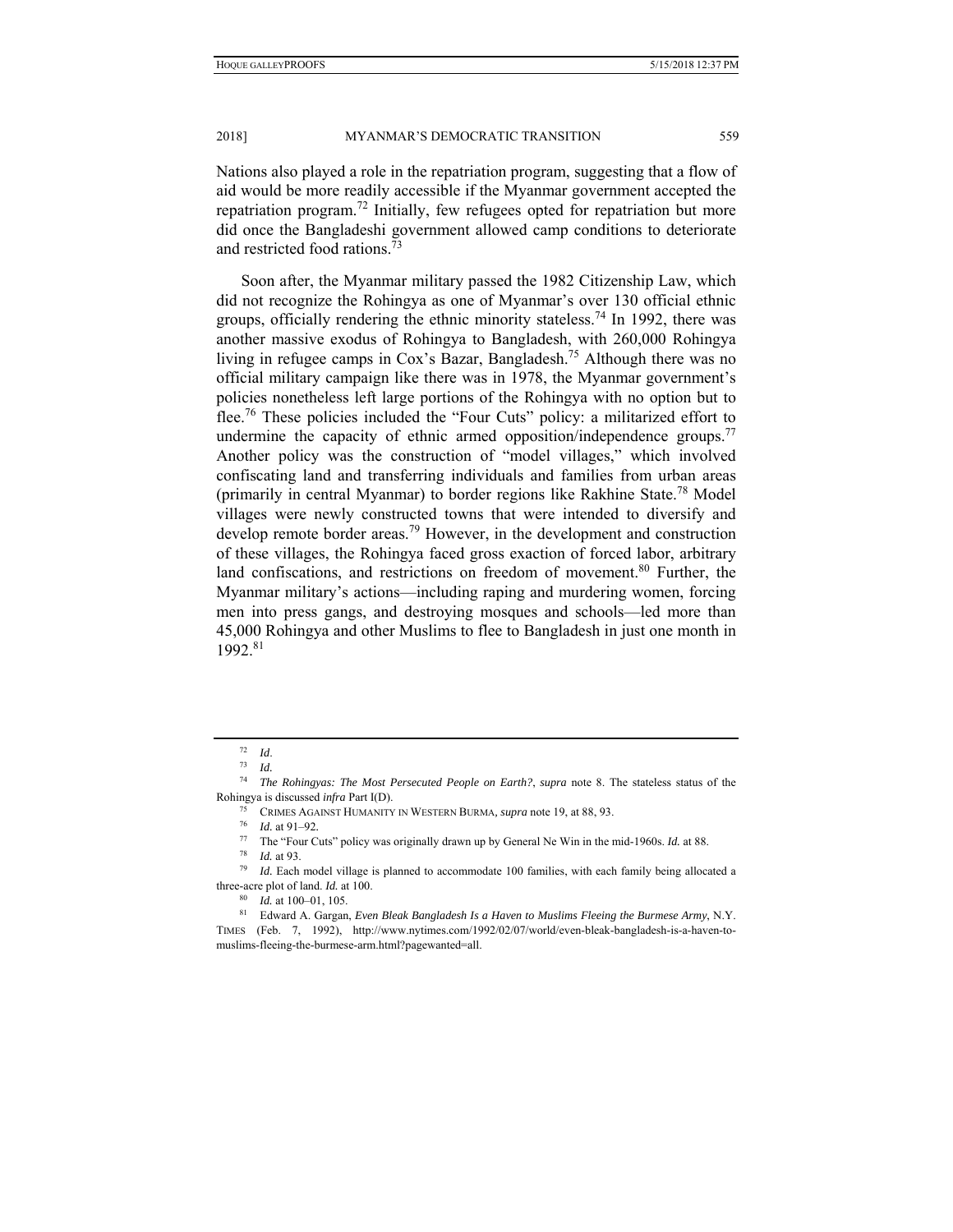Similar to the events of 1978, there was another repatriation program, though it was marred with problems.<sup>82</sup> While the Bangladeshi government had initially sheltered the refugees in camps in the vicinity of Cox's Bazar in southeastern Bangladesh, it soon after announced it would not support local integration due to economic and social strains. $83$  Accordingly, the governments of Myanmar and Bangladesh signed a bilateral Memorandum of Understanding (MOU) in 1992, with Myanmar agreeing to accept the return of all refugees who could establish a "bona fide residence" in Myanmar<sup>84</sup> and that the repatriation would be safe and voluntary.85 However, the Bangladeshi government used force against, withheld rations from, imprisoned, and often beat or threatened to beat refugees who did not agree to return.<sup>86</sup> By 1993, when both countries signed an agreement with the United Nations High Commissioner for Refugees (UNHCR), nearly 50,000 refugees had been forcibly repatriated.<sup>87</sup>

### *4. Recent Plight of the Rohingya*

The Rohingya continue to face discrimination and violence, leading to smaller numbers finding refuge in various countries—including Malaysia and Indonesia—every year.<sup>88</sup> The other Muslims in Rakhine State who do not identify as Rohingya have also faced discrimination and violence in recent years. In 2001, there was communal violence between the general Muslim and Buddhist populations in Sittwe and Taungoo.<sup>89</sup> In Taungoo, 200 Muslims were killed, and multiple mosques and hundreds of buses were destroyed in a riot.<sup>90</sup> Buddhist monks, fueled by the recent destruction of Buddhist images in Bamiyan, Afghanistan, and the attacks on September 11, 2001, in the United States, had widely distributed inflammatory anti-Muslim pamphlets inciting hatred<sup>91</sup>

<sup>82</sup> MYANMAR COUNTRY REPORT, *supra* note 43.<br>83 HUMAN RIGHTS WATCH, *supra* note 71.<br>84 C.R. Abrar, *Repatriation of Rohingya Refugees*, Refugee and Migratory Movements Research Unit (1996), http://www.burmalibrary.org/docs/Abrar-repatriation.htm [http://web.archive.org/web/201710101405 49/http://www.burmalibrary.org/docs/Abrar-repatriation.htm]. 85 MYANMAR COUNTRY REPORT, *supra* note 43. 86 *Id.*

<sup>87</sup> *Id.*

<sup>88</sup> CRIMES AGAINST HUMANITY, *supra* note 19, at 27; MY WORLD IS FINISHED, *supra* note 10, at 101*.*

<sup>89</sup> Amrutha Gayathri, *Buddhist Mob Beats 10 Muslims to Death In Myanmar; Communal Violence Spreads*, INT'L BUS. TIMES (June 5, 2012), http://www.ibtimes.com/buddhist-mob-beats-10-muslims-deathmyanmar-communal-violence-spreads-701466.<br><sup>90</sup> *Id.* 

<sup>91</sup> *Id.* The anti-Muslim pamphlets were targeted at the Muslim minority in general. *Id.*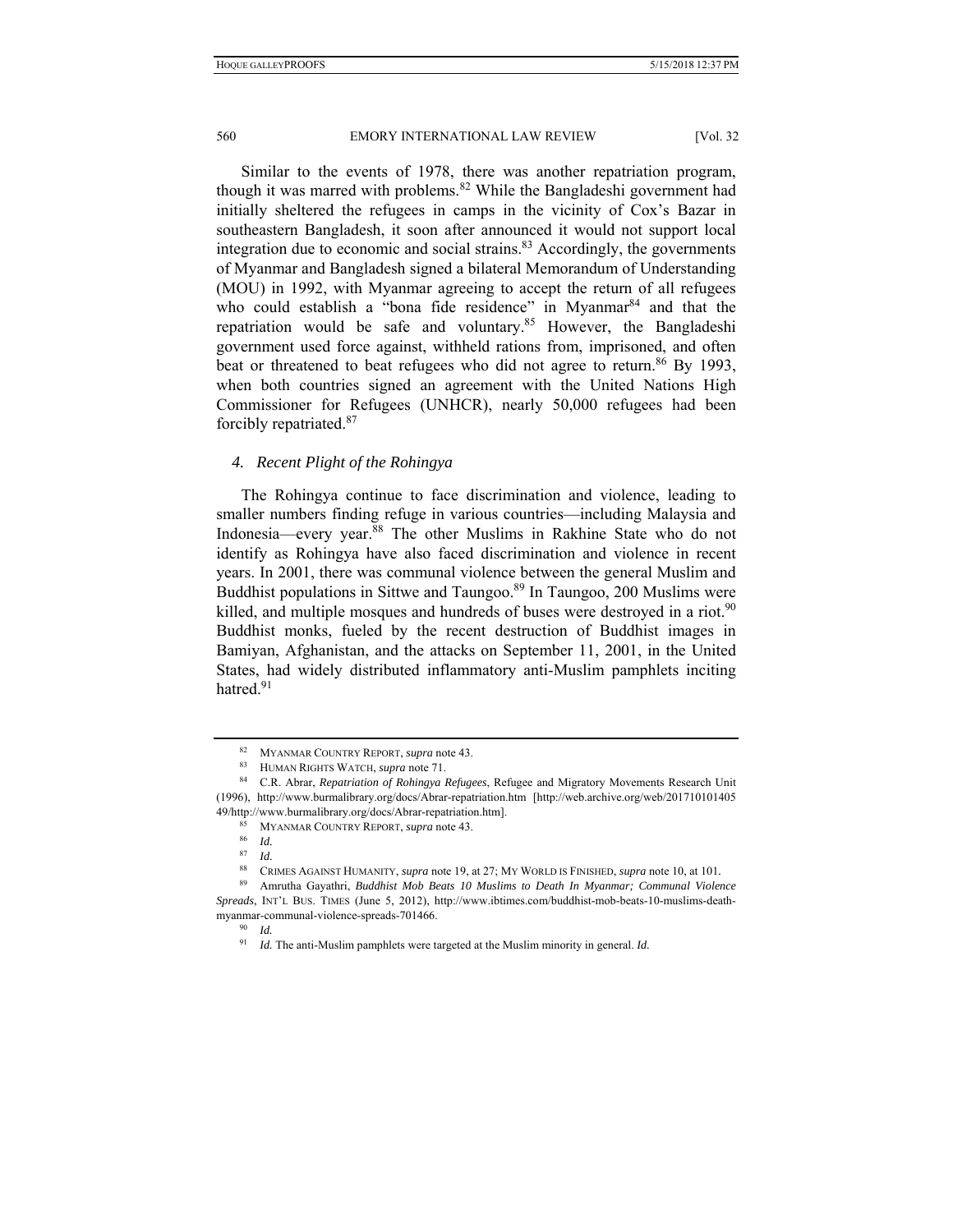In 2012, following the rape and murder of an Arakanese woman by three Rohingya Muslim men, there were further concerns of a wider religious conflict between Buddhists and the general Muslim minority in Rakhine State.<sup>92</sup> Hundreds of Arakanese Buddhists surrounded a bus carrying Muslim pilgrims, forced ten men off, and beat them to death.<sup>93</sup> These events caused riots to break out in a few townships in Rakhine State, leaving hundreds dead and damaging or destroying large amounts of property, including homes, mosques, and monasteries.<sup>94</sup> In addition to the Rohingya, Kaman Muslims also were targeted.<sup>95</sup> Around 120,000 people were displaced within Rakhine State.<sup>96</sup> Although Kaman Muslims were included in this population, the vast majority was Rohingya.<sup>97</sup> Then-President of Myanmar Thein Sein responded to the violent events and displacement by reiterating Myanmar's position on the Rohingya: they do not belong here.<sup>98</sup> He said:

We will take care of our own ethnic nationalities, but Rohingyas who came to Myanmar illegally are not of our ethnic nationalities and we cannot accept them here. The solution to this problem is that they can be settled in refugee camps managed by UNHCR, and UNHCR provides for them. If there are countries that would accept them, they could be sent there.<sup>99</sup>

In addition to the violence committed by the Buddhist population in Rakhine State, the Rohingya continue to face state-sanctioned violence from Myanmar's military, who often justify their actions as responses to attacks by the Arakan Rohingya Salvation Army. The Arakan Rohingya Salvation Army, formerly known as Harakah al-Yaqin,<sup>100</sup> is a Rohingya militant group financed by Rohingya émigrés in Saudi Arabia.<sup>101</sup> In October 2016, Myanmar's military

<sup>92</sup> Daniel Schearf, *Kaman Muslims Raise Concerns of Wider Conflict*, VOA NEWS (Nov. 29, 2012), http://www.voanews.com/a/burmas-kaman-muslims-cite-religious-ethnic-conflict-in-rakhine-state/1555524.

html. 93 Karen Pimentel Simbulan, *A Legal and Structural Analysis of the Violence in Rakhine State Against the Rohingya Muslims of Myanmar*, ACADEMIA http://www.academia.edu/6101564/Legal\_and\_Structural\_ Analysis\_of\_Violence\_in\_Rakhine\_State\_against\_the\_Rohingya\_Muslims\_of\_Myanmar (last visited Feb. 16, 2018).<br> $^{94}$  *Id.*<br> $^{95}$  So

<sup>95</sup> Schearf, *supra* note 92. 96 *Id.*

<sup>97</sup> *Id.*

<sup>98</sup> Simbulan, *supra* note 93. 99 *Id.*

<sup>100</sup> *Myanmar: Who Are the Arakan Rohingya Salvation Army?*, BBC NEWS (Sept. 6, 2017), http://www.bbc.com/news/world-asia-41160679. 101 *See* Int'l Crisis Grp., *Myanmar: A New Muslim Insurgency in Rakhine State*, CRISIS GROUP (Dec. 15,

<sup>2016),</sup> https://www.crisisgroup.org/asia/south-east-asia/myanmar/283-myanmar-new-muslim-insurgencyrakhine-state.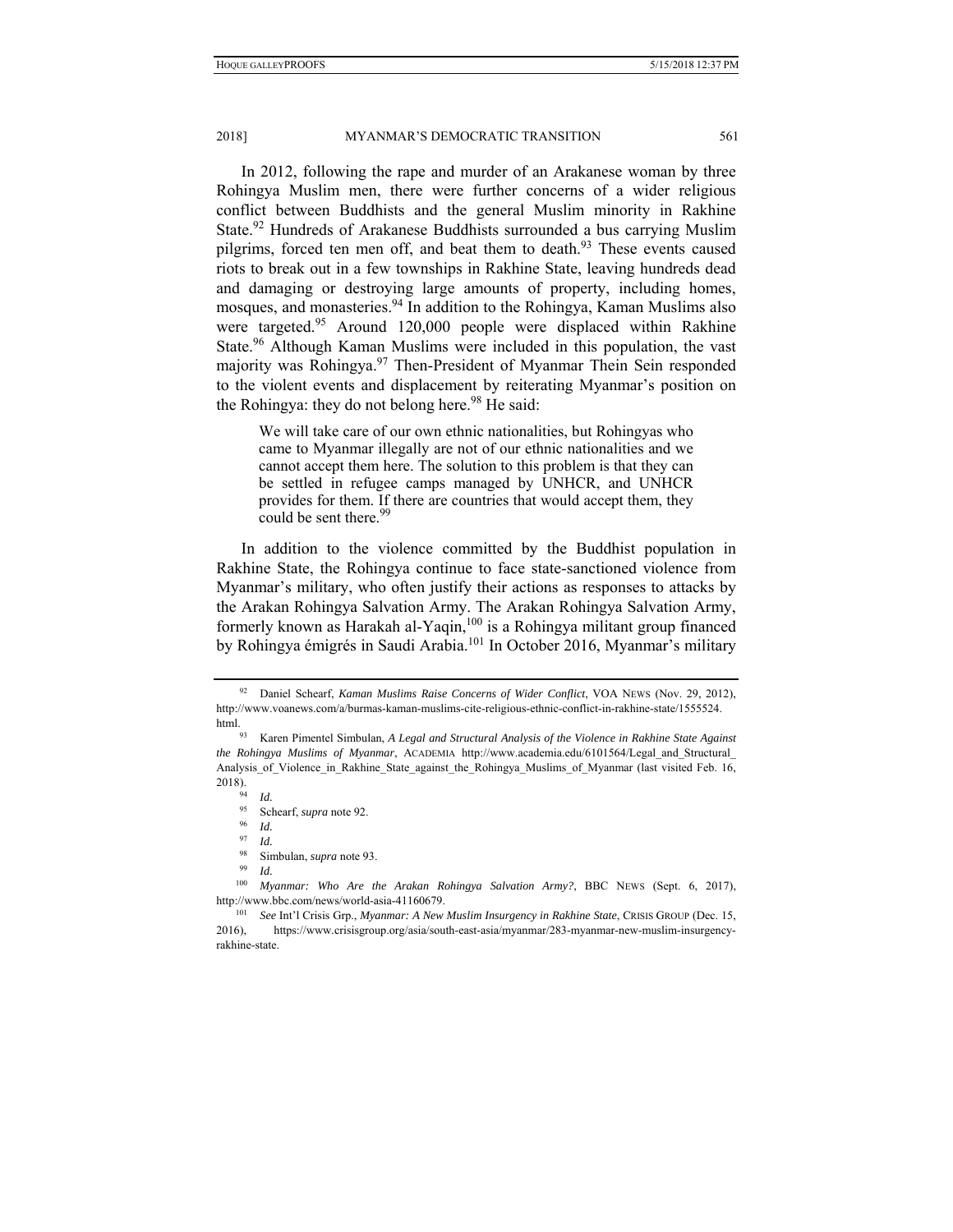initiated a four-month crackdown in the region after unknown assailants, believed to be Rohingya, killed police officers near the border with Bangladesh.<sup>102</sup> Initially, there were reports that the lockdown confined many Rohingya to their homes, cutting off access to international relief agencies and making them more vulnerable to violence.<sup>103</sup>

The military maintained that their actions are part of a counter-insurgency campaign in response to the attack.<sup>104</sup> But, while the Myanmar military initially went house to house seeking adult men, they proceeded to rape women and burn homes.<sup>105</sup> In fact, according to a U.N. report, members of Myanmar's Army and the police have killed hundreds of men, women, and children; gangraped women and girls; and forced as many as 90,000 Rohingya to flee from their homes.<sup>106</sup> Despite hundreds of reports to the contrary,<sup>107</sup> Myanmar government officials said Rohingya forces set fire to their own houses and denied most charges of human rights abuses, with the exception of a policesanctioned beating of a few dozen kneeling men that was captured on video.<sup>108</sup>

Similar violence occurred in August and September 2017, after the Arakan Rohingya Salvation Army attacked thirty police outposts and an army base, killing twelve state officials.<sup>109</sup> In response, the Myanmar military carried out a scorched-earth campaign, burning down entire Rohingya villages and shooting people as they tried to flee, all under the guise of "clearance operations" to find militants.<sup>110</sup> These operations were marked by widespread and systematic human rights violations, including unlawful killings, sexual violence, torture,

<sup>102</sup> Nick Cumming-Bruce, *Rohingya Face 'Campaign of Terror' in Myanmar, U.N. Finds*, N.Y. TIMES (Feb. 3, 2017), https://www.nytimes.com/2017/02/03/world/asia/rohingya-myanmar-un-report.html?\_r=0. 103 Mike Ives, *Calls Grow for Access to Western Myanmar in Face of Military Lockdown*, N.Y. TIMES

<sup>(</sup>Oct. 27, 2016), http://www.nytimes.com/2016/10/28/world/asia/myanmar-rohingya-rakhine-state.html. 104 Ellen Barry, *'There Are No Homes Left': Rohingya Tell of Rape, Fire and Death in Myanmar*, N.Y.

TIMES (Jan. 10, 2017), https://www.nytimes.com/2017/01/10/world/asia/rohingya-violence-myanmar.html.<br><sup>105</sup> *Id.*<br><sup>106</sup> Cumming-Bruce-sunga pote 102

<sup>&</sup>lt;sup>106</sup> Cumming-Bruce, *supra* note 102.<br><sup>107</sup> *See* Barry, *supra* note 104. Barry's article includes excerpts from interviews with Rohingya men and women who fled the violence in their villages and are now living in refugee camps. One woman, Mumtaz Begum, recounts how she and her daughter were beaten with bamboo clubs, her 10-year-old son was shot through the leg, her husband was killed, and her daughter was gang-raped by soldiers the following day. *Id.*

<sup>108</sup> *Id.*; *see also* Mike Ives, *Myanmar Holds Officers After Video Purports to Show Police Beating Rohingya*, N.Y. TIMES (Jan. 3, 2017), https://www.nytimes.com/2017/01/03/world/asia/myanmar-videopolice-brutality.html. 109 MY WORLD IS FINISHED, *supra* note 10, at 6. 110 *Scorched Earth Campaign in Rakhine*, AL JAZEERA (Sept. 15, 2017), http://www.aljazeera.

com/news/2017/09/myanmar-scorched-earth-tactics-rakhine-report-170914152129789.html.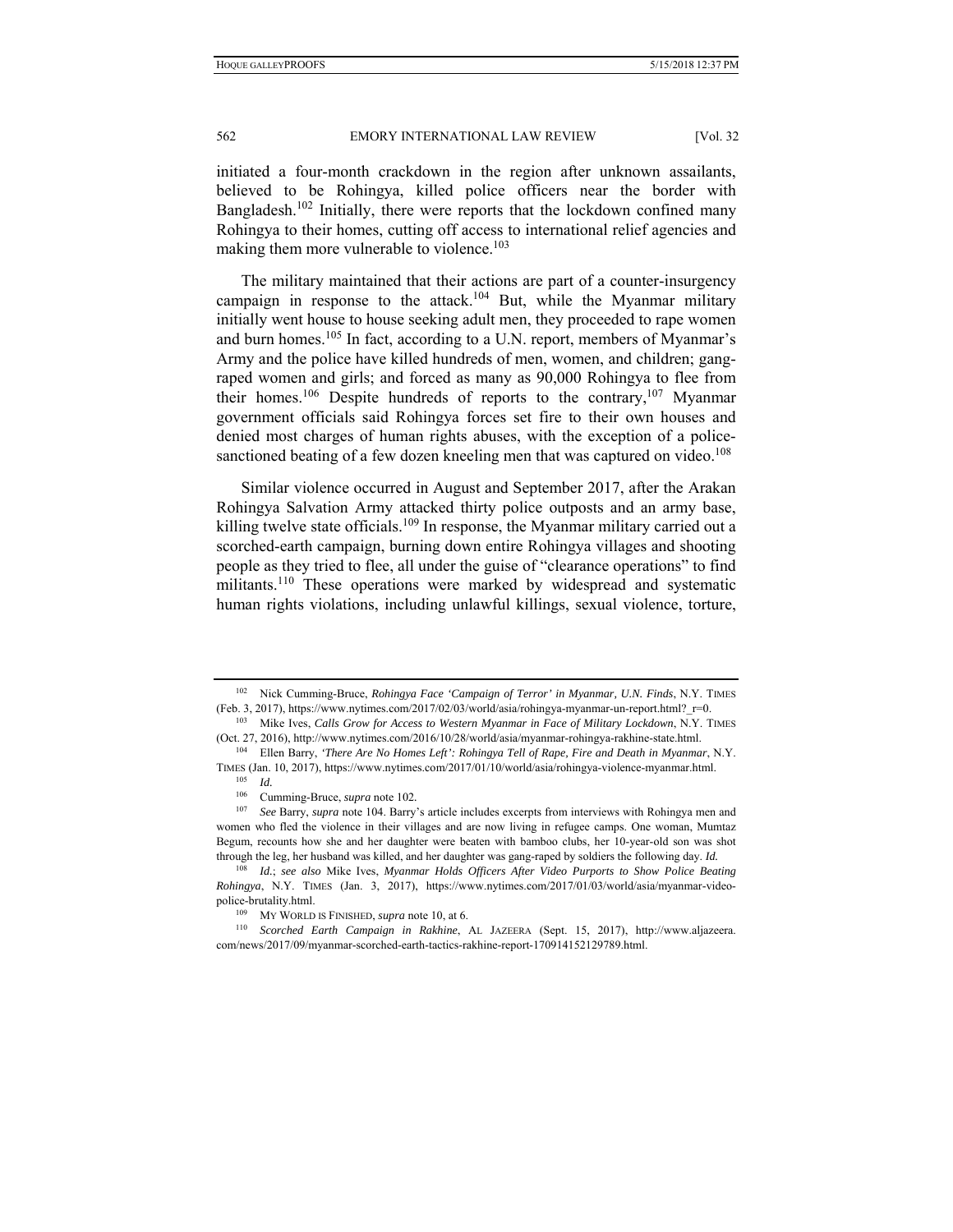enforced disappearances, and arbitrary arrests.<sup>111</sup> The massive scale of the violence seemed to be designed to push the Rohingya population in northern Rakhine State out of the country and make it very hard for them to return.<sup>112</sup> As of October 2016, over 520,000 Rohingya have fled into Bangladesh, where they live in deplorable camps with very limited access to food, clean water, and health care.<sup>113</sup>

#### *C. Systemic Discrimination Against the Rohingya*

The violence targeted at the Rohingya for over thirty years can partly be attributed to a political, social, and economic system—manifested in law, policy, and practice—designed to discriminate against the Rohingya.<sup>114</sup>

One of the main sources of that political, social, and economic system is the refusal of the Burmese regime to acknowledge and grant Burmese citizenship for the Rohingya.<sup>115</sup> Although the refusal continues into the present day, this was not always the case.<sup>116</sup> The Rohingya had a definite scope for citizenship under the 1947 Constitution, which permitted those born and living in any of the territories of the former British regime for at least eight years during 1932–1942—and with the intention to remain there permanently—to obtain citizenship.117 However, this was then supplemented by the 1948 Union Citizenship Act, in which the Burmese government excluded the Rohingya from their list of indigenous races in Burma.<sup>118</sup>

The 1948 Union Citizenship Law was replaced by the 1982 Citizenship Law, which effectively denies the right to a nationality to the Rohingya population in both design and implementation.<sup>119</sup> The 1982 Citizenship Law was promulgated in the immediate aftermath of the fallout of the Nagamin

<sup>111</sup> MY WORLD IS FINISHED, *supra* note 10, at 6. Survivors' accounts of the violence in Rakhine describe unimaginable horror: "Government soldiers stabbing babies, cutting off boys' heads, gang-raping girls, shooting 40-millimeter grenades into houses, burning entire families to death, and rounding up dozens of unarmed male villagers and summarily executing them." *See* Jeffrey Gettleman, *Rohingya Recount Atrocities: 'They Threw My Baby Into a Fire'*, N.Y. TIMES (Oct. 11, 2017), https://www.nytimes.com/2017/10/11/ world/asia/rohingya-myanmar-atrocities.html.<br><sup>112</sup> MY WORLD IS FINISHED, *supra* note 10, at 6.<br><sup>113</sup> *More Than 300,000 Rohingya Refugee Children 'Outcast and Desperate,' UNICEF Says*, THE

GUARDIAN (Oct. 19, 2017), https://www.theguardian.com/world/2017/oct/20/300000-rohingya-refugeechildren-outcast-and-desperate-says-unicef.<br>
<sup>114</sup> Zawacki, *supra* note 67, at 18.<br>
<sup>115</sup> CRIMES AGAINST HUMANITY IN WESTERN BURMA, *supra* note 19, at 95.<br>
<sup>116</sup> *Id.* 

<sup>117</sup> *Id*. 118 *Id*. 119 Zawacki, *supra* note 67, at 18.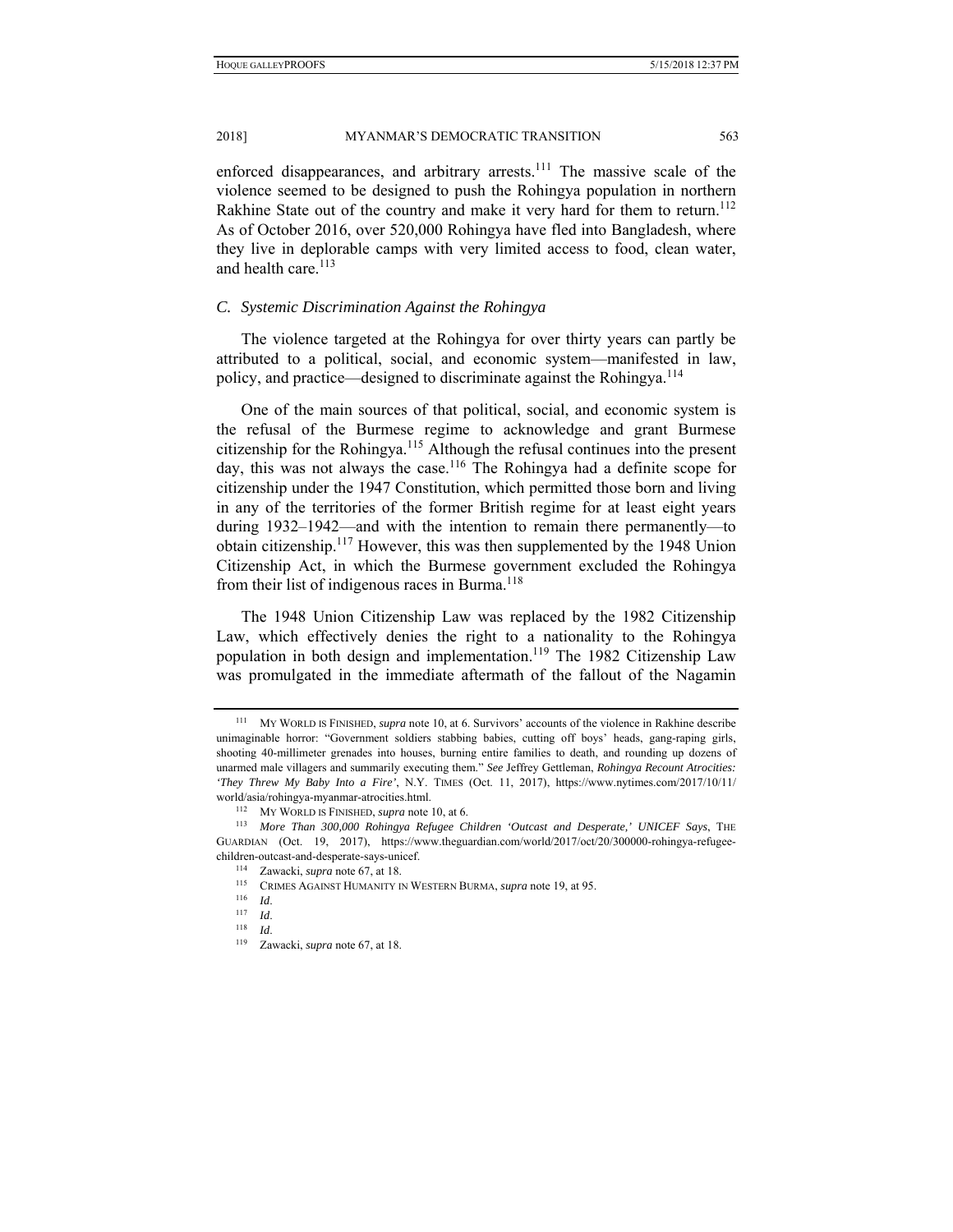campaign.<sup>120</sup> Human rights advocates have suggested the law was deliberately targeted at the Rohingya, while also discriminating against other immigrants who had entered the country during the British colonial period.<sup>121</sup>

Like the 1948 Union Citizenship Law, the 1982 Citizenship Law also lists specific groups that are considered "nationals" and considers members of any other ethnic group Burmese citizens if they "have settled in any of the territories included within the State as their permanent home from a period anterior to 1185 B.E., 1823 A.D."122 Although the law recognizes more than 130 national ethnic groups, it does not recognize the Rohingya.<sup>123</sup> One major difference between the 1948 Union Citizenship Law and the 1982 Citizenship Law is that the latter creates three classes of citizens—full, associate, and naturalized.124

Full citizenship is "granted to nationals such as the Kachin, Kayah, Karen, Chin, Burman, Mon, Rakhine or Shan and ethnic groups as have settled in any of the territories included within the State as their permanent home from a period anterior to 1185 B.E., 1823 A.D."125 The exclusion of the Rohingya from the list of recognized national races means that unless the Council of State alters the list, the Rohingya cannot become full citizens.<sup>126</sup> Alternatively, associate citizenship is "granted under certain conditions, to persons who applied for citizenship under the 1948 law and their children, and whose application was ongoing at the time of promulgation."<sup>127</sup> The majority of Rohingya cannot claim associate citizenship because the 1982 Citizenship Law limited associate citizenship to applications that were lodged within one year of the law's coming into force.<sup>128</sup> Lastly, naturalized citizenship "may be granted to non-nationals such as members of ethnic groups not recognized as

<sup>120</sup> CRIMES AGAINST HUMANITY IN WESTERN BURMA, *supra* note 19, at 95. For a brief overview of the Nagamin campaign, see *supra* Part I(B)(3).<br><sup>121</sup> CRIMES AGAINST HUMANITY IN WESTERN BURMA, *supra* note 19, at 95.<br><sup>122</sup> Pyithu Hluttaw Law No. 4 of 1982.<br><sup>123</sup> Zawacki, *supra* note 67, at 18. This remains the official p

Manager of the UNHCR Immigration and National Registration Project and former director of the Attorney General's Office, wrote, "It is legally indisputable that the *Rohingya* are not and have never been a Myanmar ethnic group. For many years, however, *Muslims* have invaded illegally into northern Rakhine State." U Nyi Nyi, *The Case Against Rohingya Citizenship*, MYAN. TIMES (Feb. 9, 2014), http://www.mmtimes.com/index. php/opinion/9519-why-the-government-is-right-to-deny-rohingya-citizenship.html. 124 Pyithu Hluttaw Law No. 4 of 1982. 125 *Id.*

<sup>126</sup> AMNESTY INT'L, MYANMAR: THE ROHINGYA MINORITY: FUNDAMENTAL RIGHTS DENIED 26 (2004), https://www.amnesty.org/en/documents/ASA16/005/2004/en/.<br><sup>127</sup> Pyithu Hluttaw Law No. 4 of 1982.<br><sup>128</sup> MYANMAR: THE ROHINGYA MINORITY: FUNDAMENTAL RIGHTS DENIED, *supra* note 126.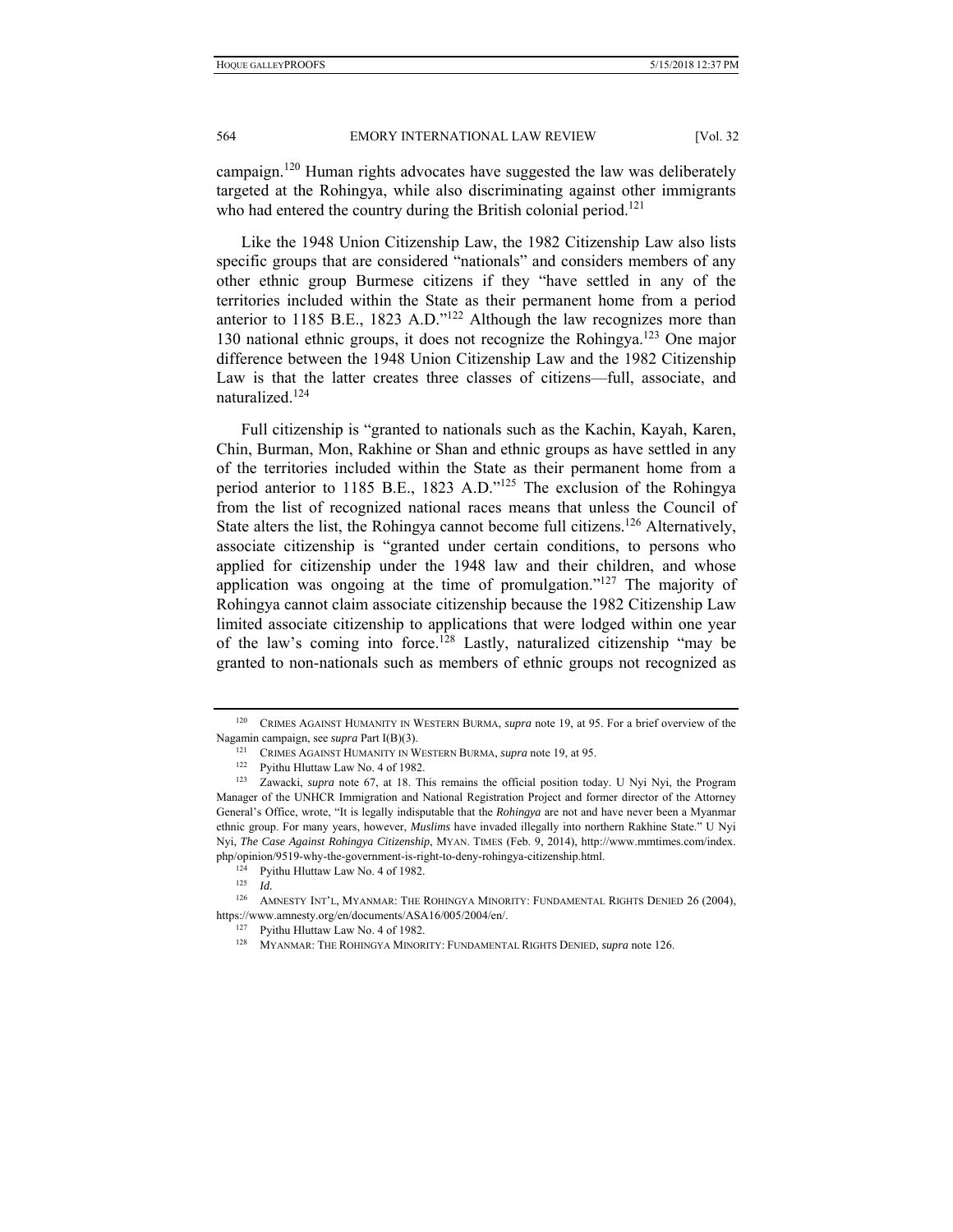indigenous races," $129$  which include the Rohingya. Despite the availability of this pathway, very few Rohingya have access to the required documentary evidence of ancestral or parental residency.130 Moreover, applicants for naturalization must be able to speak one of the national languages well.<sup>131</sup> The Rohingya speak their own dialect, which is not recognized as a national language.<sup>132</sup> Further, the Rohingya have restricted access to education through which additional language skills could be obtained.<sup>133</sup>

Even Rohingya children who are born in Myanmar cannot hold citizenship.134 In order for a child to attain Burmese citizenship, at least one parent must already hold one of the three types of Burmese citizenship, which is rare for the Rohingya.<sup>135</sup> A child can attempt to become a naturalized citizen once he or she becomes eighteen years old but would face the same obstacles as adults in meeting the other requirements—namely, the national language requirement.136 Therefore, the vast majority of Rohingya do not fall under any class of citizenship of the 1982 Citizenship Law.

#### *D. Stateless Status of the Rohingya Within Myanmar*

As a result of the 1982 Citizenship Law, many Rohingya have been rendered stateless.<sup>137</sup> According to the UNHCR, the international legal definition of a stateless person is, "a person who is not considered as a national by any State under the operation of its law."138 The right to a nationality is considered essential to the realization of other fundamental human rights and has been described as the "right to have rights."<sup>139</sup> However, holding a nationality is not a prerequisite to enjoying human rights.<sup>140</sup> Being human is the sole requirement entitling one to human rights, and the status of one's

<sup>129</sup> Pyithu Hluttaw Law No. 4 of 1982. 130 MYANMAR: THE ROHINGYA MINORITY: FUNDAMENTAL RIGHTS DENIED, *supra* note 126. 131 *Id*. 132 *Id.*

<sup>133</sup> Id.<br>
134 HUMAN RIGHTS WATCH, *supra* note 71.<br>
135 Id.<br> *Crimes Against Humanity in Western Burma, supra* note 19, at 96.<br>
137 Id.<br> *Ending Statelessness*, UNHCR, http://www.unhcr.org/en-us/stateless-people.html (last 16, 2018). The definition comes from the 1954 Convention relating to the Status of Stateless Persons and has subsequently become a part of customary international law. *See Citizenship & Nationality*, INT'L JUST. RESOURCE CTR., http://www.ijrcenter.org/thematic-research-guides/nationality-citizenship/ (last visited Feb.

<sup>16, 2018) [</sup>hereinafter *Citizenship & Nationality*]. 139 *Id*. 140 David Weissbrodt & Clay Collins, *The Human Rights of Stateless Persons*, 28 HUM. RTS. Q. 245, 249 (2006), http://scholarship.law.umn.edu/cgi/viewcontent.cgi?article=1416&context=faculty\_articles.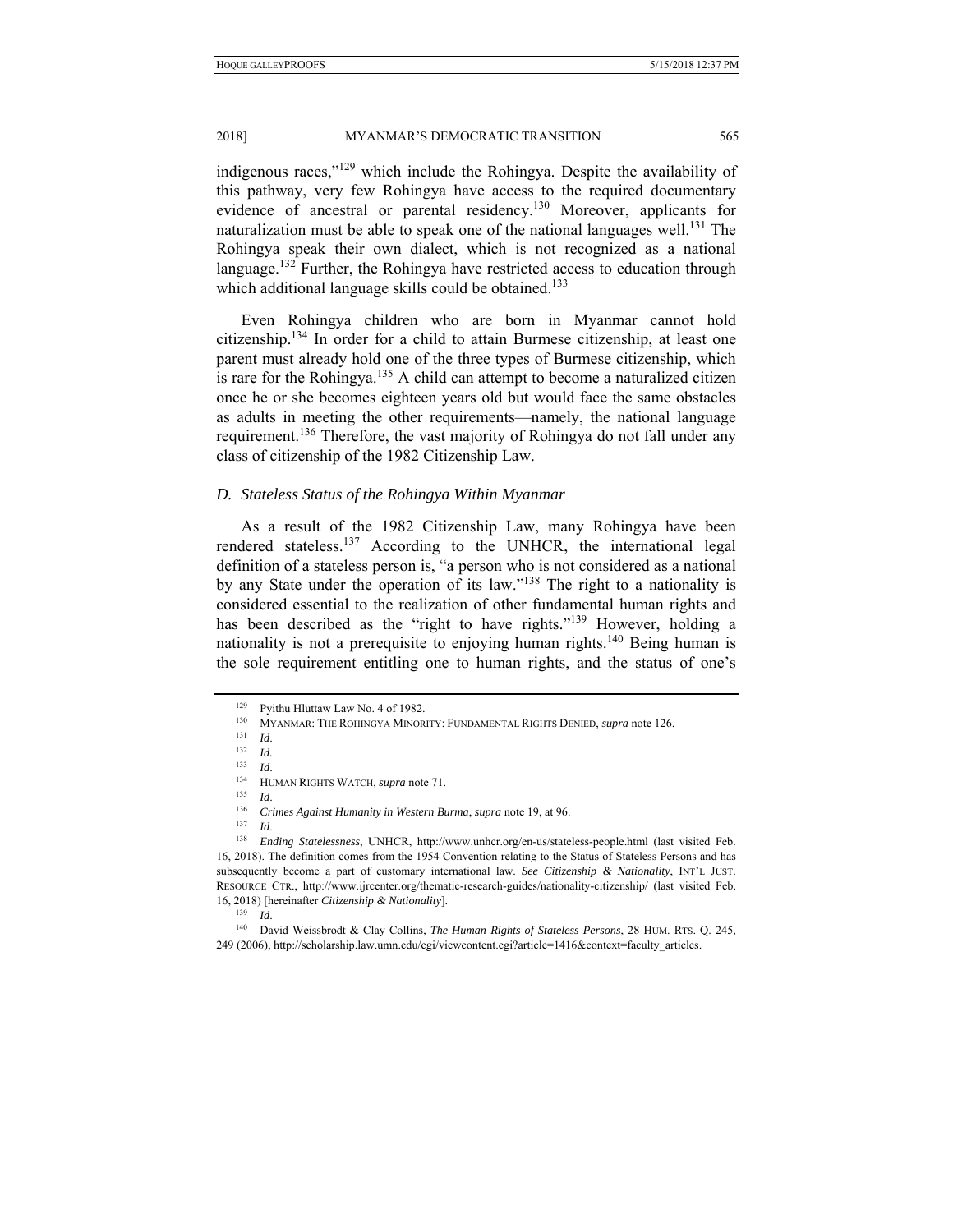nationality should play no role.<sup>141</sup> Regardless, stateless persons are more vulnerable than others to the violation of their basic rights.<sup>142</sup> Therefore, Myanmar's refusal to grant citizenship to the Rohingya can plausibly be characterized as a human rights violation because the denial of citizenship results in the denial of the rights gained from nationality.<sup>143</sup>

The right to a nationality is addressed in a number of international instruments, including the International Covenant on Civil and Political Rights.144 Article 24(3) states: "Every child has the right to acquire a nationality."145 A child's right to a nationality is also recognized by the U.N. Convention on the Rights of the Child.146 Article 7 of the U.N. Convention on the Rights of the Child states:

The child shall be registered immediately after birth and shall have the right to a name, the right to acquire a nationality . . . States Parties shall ensure implementation of these rights in accordance with their national law and their obligations under the relevant international instruments in this field, in particular where the child would otherwise be stateless.147

Myanmar ratified the U.N. Convention on the Rights of the Child in 1991.<sup>148</sup>

Despite the international recognition of a right to a nationality, the Myanmar government continues to deprive the Rohingya of that right.<sup>149</sup>

[The provision] does not necessarily make it an obligation for States to give their nationality to every child born in their territory. However, States are required to adopt every appropriate measure, both internally and in cooperation with other States, to ensure every child has a nationality when he is born. In this connection, no discrimination with regard to the acquisition of nationality should be admissible under internal law between legitimate children and children born out of wedlock or stateless parents or based on the nationality status of one or both of the parents.

*See* SARAH JOSEPH & MELISSA CASTAN, THE INTERNATIONAL COVENANT ON CIVIL AND POLITICAL RIGHTS:

CASES, MATERIALS, AND COMMENTARY 725 (3d. ed. 2013). 148 HUMAN RIGHTS WATCH, *supra* note 71. 149 *Burma: Amend Biased Citizenship Law*, HRW (Jan. 13, 2015), https://www.hrw.org/news/2015/01/ 13/burma-amend-biased-citizenship-law

<sup>141</sup> *Id*. 142 Carol A. Batchelor, *Statelessness and the Problem of Resolving Nationality Status*, 10 INT'L J.

REFUGEE L. 156, 159 (1998).<br>
<sup>143</sup> *Id.*<br>
<sup>144</sup> International Covenant on Civil and Political Rights, art. 24(3), Dec. 19, 1966, 993 U.N.T.S. 3.<br>
<sup>145</sup> *Id.*<br>
<sup>246</sup> Zawacki, *supra* note 67, at 19.<br>
<sup>146</sup> Convention on th General Comment 17 to Art. 24(3) and its implications for the 1982 Citizenship Law: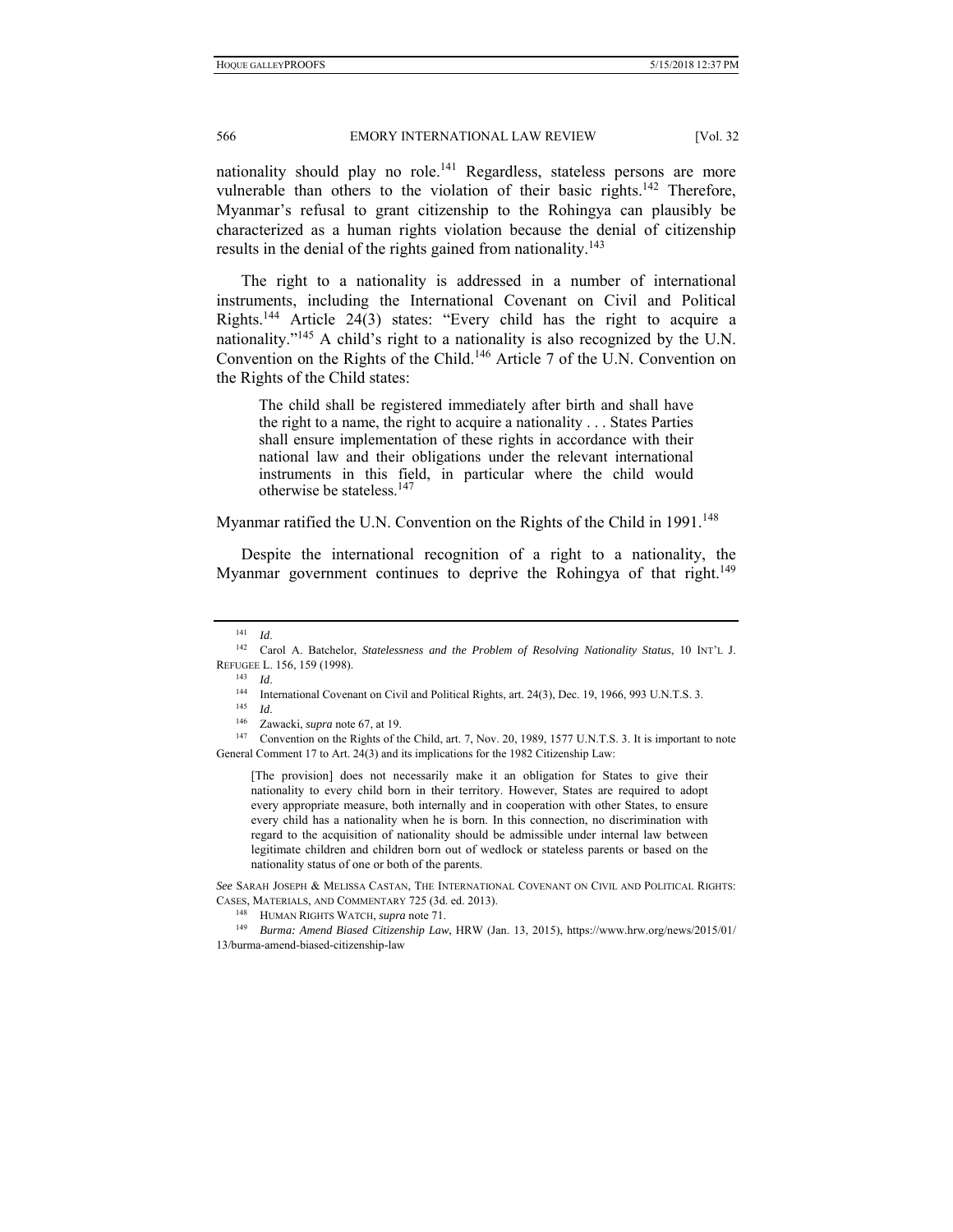Individuals, including children, who lack a nationality or an effective citizenship are "among the world's most vulnerable to human rights violations."150 Accordingly, the UNHCR has noted that "stateless persons often live in precarious situations on the margin of society, frequently lacking identity documentation, and subject to discrimination."<sup>151</sup> That has been the case in Myanmar.152

The Rohingya face restrictions set by the Myanmar government on movement, marriage, employment, health care, and education.<sup>153</sup> For example, the government reserves secondary education for citizens only, which means the vast majority of Rohingya do not have access to state-run schools beyond primary education.<sup>154</sup> Similarly, they are unable to obtain most civil service positions.155

Because the Rohingya are stateless, they are viewed as foreigners and are under the jurisdiction of the 1864 Foreigners Act.<sup>156</sup> If the Rohingya wish to travel outside their village or township, they are required to seek and pay for official permission through a license.<sup>157</sup> These restrictions have tightened and permission is rarely given, so many Rohingya are virtually confined to their villages and townships and are unable to access medical services and employment.<sup>158</sup> Further, they are unable to conduct business between villages and townships, which has resulted in situations of extreme poverty.<sup>159</sup>

The Rohingya have also faced issues with forced labor, land confiscation, forced eviction, and destruction of houses.<sup>160</sup> These "restrictions and conditions are not limited to the Rohingya, but they have not been imposed in the same manner or to the same degree on Buddhists or other Muslims in

<sup>&</sup>lt;sup>150</sup> *Citizenship & Nationality*, *supra* note 138.<br><sup>151</sup> UNHCR, A YEAR IN CRISIS: GLOBAL TRENDS 2011 1, 29 (2011), http://www.unhcr.org/4fd6f87f9.

html.<br><sup>152</sup> *See generally* CRIMES AGAINST HUMANITY IN WESTERN BURMA, *supra* note 19.<br><sup>154</sup> Zawacki, *supra* note 67, at 19.<br><sup>154</sup> RIANNE TEN VEEN, ISLAMIC HUMAN RIGHTS CAMPAIGN, MYANMAR'S MUSLIMS: THE OPPRESSED OF THE OPPRESSED 9 (2005), http://www.ihrc.org.uk/file/05OCTMyanmarPRoof.pdf.<br><sup>155</sup> *Id.* CRIMES AGAINST HUMANITY IN WESTERN BURMA, *supra* note 19, at 99.

<sup>&</sup>lt;sup>157</sup> TEN VEEN, *supra* note 154. The procedure to obtain a license can take up to two months with no guarantee of a positive outcome. *See also* CRIMES AGAINST HUMANITY IN WESTERN BURMA, *supra* note 19, at 99. It seems practically impossible to secure a license unless the individual is willing to pay a large sum of money. *Id.* 

<sup>158</sup> TEN VEEN, *supra* note 154. 159 CRIMES AGAINST HUMANITY IN WESTERN BURMA, *supra* note 19, at 99. 160 Zawacki, *supra* note 67, at 19; *see also supra* Part I(B)(3).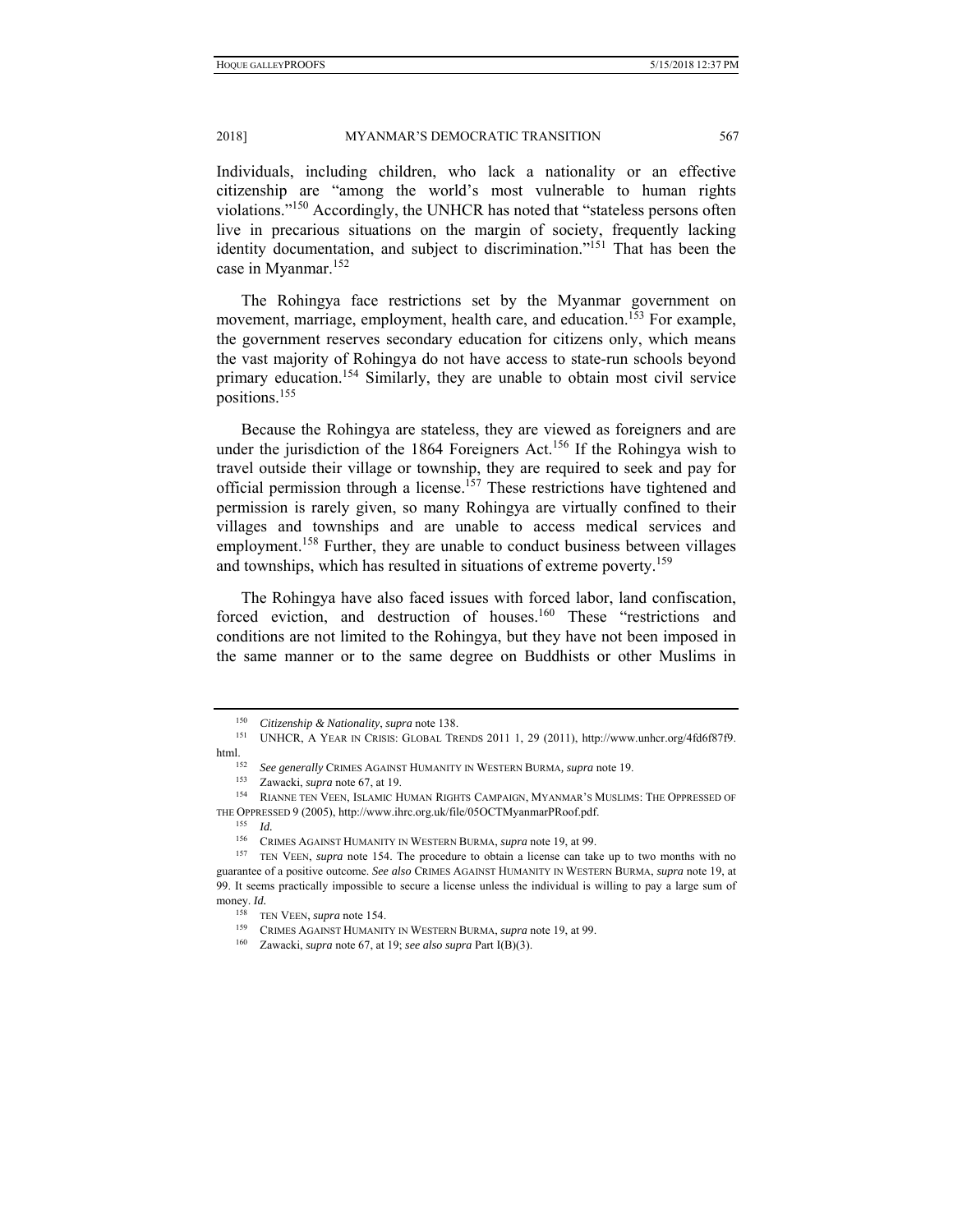Rakhine State, or on other ethnic minorities across the county."<sup>161</sup> Since 1990. the Myamnar government has constructed over forty model villages $162$  in the North Arakan Townships of Maungdaw, Buthidaung, and Ruthidaung—the cities where most Rohingya are located.<sup>163</sup> To construct these model villages, the Myanmar government often forcibly employed the Rohingya.<sup>164</sup> Additionally, the increased militarization of northern Rakhine State since 1994 has "resulted in significant land confiscations deemed necessary for the construction and upkeep of the border security force, or NaSaKa, 165 and the army."<sup>166</sup> As was the case with model villages, the Myanmar government also forcibly employed the Rohingya to construct military installations.<sup>167</sup> Thus has been the "enduring nature of Rohingya statelessness."<sup>168</sup>

#### II. IS CITIZENSHIP THE ANSWER?

#### *A. Calls for the Conferral of Citizenship upon the Rohingya*

The international community, in response to the stateless status of the Rohingya and the ongoing campaigns of violence and ensuing refugee crisis, has pushed Myanmar to amend the 1982 Citizenship Law and grant citizenship to the Rohingya. In 2014, the U.N. General Assembly expressed serious concern about Myanmar's treatment of the Rohingya and passed a resolution urging Myanmar to grant citizenship and equal rights to the minority.<sup>169</sup> Similarly, the United States rebuffed the resettlement of the Rohingya stranded on boats in a third country as a solution to the problem, instead saying that the solution is citizenship for the Rohingya in Rakhine State.<sup>170</sup> Countless legal

<sup>&</sup>lt;sup>161</sup> *Id.* See supra Part I(B)(3).

<sup>&</sup>lt;sup>163</sup> CRIMES AGAINST HUMANITY IN WESTERN BURMA, *supra* note 19, at 100. <sup>164</sup> *Id.* 

<sup>165</sup> NaSaKa is the abbreviated term for the Nay-Sat Kut-Kwey Ye, the border security force. Its purpose was to secure Myanmar's border with Bangladesh and quell a Rohingya insurgency movement in the early 1990s. *See* Katherine G. Southwick, *Myanmar's Democratic Transition: Peril or Promise for the Stateless Rohingya?*, 19 TILBURG L. R. 261, 265 (2014).<br><sup>166</sup> CRIMES AGAINST HUMANITY IN WESTERN BURMA, *supra* note 19, at 101.<br><sup>167</sup> *Id.*<br><sup>168</sup> *Id.* at 93.

<sup>&</sup>lt;sup>169</sup> Special Rapporteur, General Assembly, *Situation of Human Rights in Myanmar*, U.N. DOC A/RES/68/242 (Dec. 27, 2013); *UN Urges Myanmar to Give Rohingya "Full Citizenship*," VOA NEWS (Dec. 30, 2014), http://www.voanews.com/a/un-urges-myanmar-to-give-rohingya-full-citizenship/2578599.html. 170 *U.S. Official Urges Myanmar to Give Citizenship to Rohingya*, WALL ST. J. (June 1, 2015),

http://www.wsj.com/articles/u-s-official-urges-myanmar-to-give-citizenship-to-rohingya-1433160297.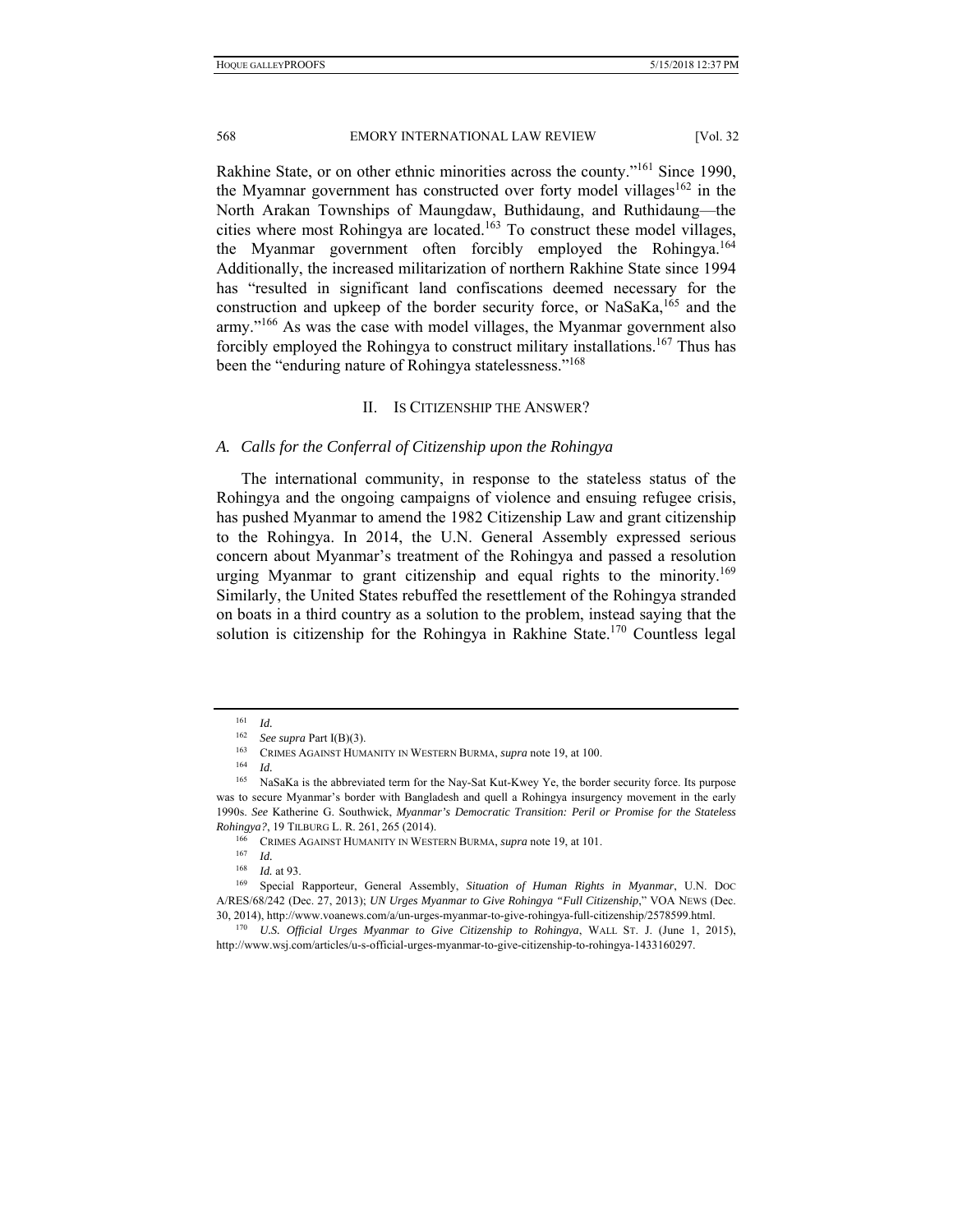scholars, journalists, and human rights advocates have also made similar requests to the Myanmar government.<sup>171</sup>

#### *B. A Viable Solution?*

Despite the international recognition of a right to a nationality and the international community's call for the conferral of citizenship upon the Rohingya, the Myanmar authorities maintain it is within their national sovereignty to determine how citizenship is granted.<sup>172</sup> Further, they claim there are no discriminatory features of the law; rather, the Rohingya simply do not conform to the provisions of naturalized citizenship because they cannot provide "strong and conclusive" evidence of their status.<sup>173</sup> The question about the historical presence of Muslims in Arakan has "produced two diametrically opposed versions of the region's history."<sup>174</sup> Many Rohingya assert they deserve indigenous status and, therefore, full citizenship because they have been in the region for centuries.<sup>175</sup> The majority of Burmese society, from the masses to the elite, $176$  wholeheartedly disagrees and believes they are "illegal" Bengalis."<sup>177</sup> For example, former President Thein Sein has said, "There are no Rohingya among the races. We only have Bengalis who were brought for farming."<sup>178</sup> Even the current de facto leader of Myanmar, Aung San Suu Kyi, has contributed to maintaining the status quo by declining to use the term "Rohingya" to describe the repressed minority.<sup>179</sup>

Despite the fervent beliefs in the opposing versions, what is evident is that "the whole crisis is overshadowed by a complete absence of reliable

<sup>171</sup> For legal scholars, see Zawacki, *supra* note 67, at 19. For journalists, see Peter Popham, *Burma Will Regret Shutting Its Eyes to the Fate of the Rohingya Boat People*, INDEPENDENT (May 29, 2015), http://www.independent.co.uk/voices/comment/burma-will-regret-shutting-its-eyes-to-the-fate-of-the-

rohingya-boat-people-10285673.html. 172 U Nyi Nyi, *supra* note 123. 173 *Id.*

<sup>&</sup>lt;sup>174</sup> CRIMES AGAINST HUMANITY IN WESTERN BURMA, *supra* note 19, at 23.<br><sup>175</sup> Cunningham, *supra* note 24.<br><sup>176</sup> Anne Gearan, *Burma's Thein Sein Says Military 'Will Always Have a Special Place' in Government*, WASH. POST (May 19, 2013), https://www.washingtonpost.com/world/national-security/burmas-thein-seinsays-military-will-always-have-a-special-place-in-government/2013/05/19/253c300e-c0d4-11e2-8bd8- 2788030e6b44\_story.html. 177 *See* CRIMES AGAINST HUMANITY IN WESTERN BURMA, *supra* note 19, at 96. This assertion is often

accompanied by racial commentary. For example, Ye Myint Aung of the Myanmar Consulate responded to international outcry over Rohingya boat people by saying, "In reality, Rohingya are neither 'Myanmar People' nor Myanmar's ethnic group. You will see in the photos that their complexion is 'dark brown.' The complexion of Myanmar people is fair and soft, good looking as well*." Id.* 

<sup>&</sup>lt;sup>179</sup> Paddock, *supra* note 13.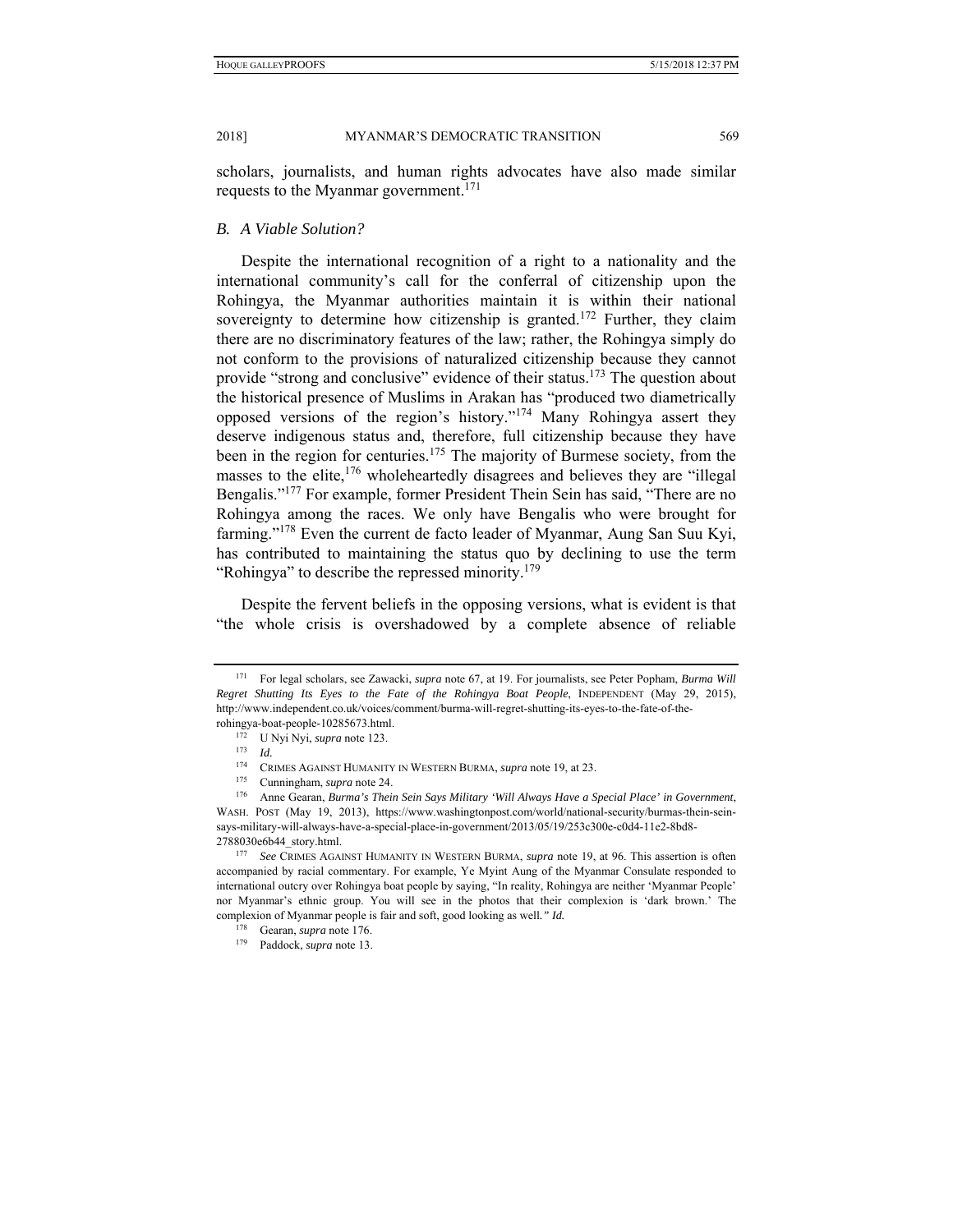anthropological or social field research, which means that different sides continue to circulate—or even invent—very different versions of the same people's histories."180 Clearly, an "answer" to the question of the Rohingya's identity, including whether the term itself is proper or not, will not provide an actual viable solution to the plight of nearly one million stateless people, hundreds of thousands of whom live in dire conditions in squalid camps.

Neither will a possible amendment of the 1982 Citizenship Law to relax its requirements for each of the classes of citizenship. Although it is an appealing solution to the international community, purely formal solutions might reduce the number of *stateless* persons but not the number of *unprotected* persons.181 It is highly unlikely that there will be an automatic end to the rampant racist and Islamophobic discrimination the Rohingya face<sup>182</sup> simply because they receive naturalized citizenship. The grant of citizenship, without additional mechanisms to address the underlying attitudes about the Rohingya, "might lead to a shifting from statelessness 'de jure' to statelessness 'de facto.'"<sup>183</sup> This is evidenced by the experience of the Kaman—a Muslim group that lives in southern Rakhine State and is legally recognized as a national ethnic group.<sup>184</sup> Most Kaman are full citizens but still face discrimination.<sup>185</sup> For example, members of the Kaman minority are referred to as Kular (darkskinned), a slur often used to describe the Rohingya.<sup>186</sup> Further, the Kaman community also faces violence from the Buddhist majority.<sup>187</sup> It is to the advantage of the communities involved and the international community as a whole that nationality is not given in name only but is also effective.<sup>188</sup>

<sup>180</sup> CRIMES AGAINST HUMANITY IN WESTERN BURMA, *supra* note 19, at 97 (quoting M. Smith, *The Muslim "Rohingyas" of Burma*, 2 Paper delivered at Conference of Burma Centrum Nederland (Dec. 11, 1995)).<br>
<sup>181</sup> Batchelor, *supra* note 142, at 177.<br>
<sup>182</sup> See generally CRIMES AGAINST HUMANITY IN WESTERN BURMA, *supra* note 19.<br>
<sup>183</sup> Id. A de facto stateless person is generally defined as "a person unable to demons

de jure stateless, yet he/she has no effective nationality and does not enjoy national protection." *See Citizenship & Nationality*, *supra* note 138. De facto stateless persons technically have a nationality, but for a variety of reasons they do not enjoy the rights and protections persons holding their nationality normally enjoy. *Id.*

<sup>184</sup> Cunningham, *supra* note 24. For a brief overview of the Kaman, see *supra* Part I(A).<br>
185 Schearf, *supra* note 92.<br>
186 *Id.*<br>
187 *Id. see also The Silence of the Muezzin* ECONOMIST (Nov. 2, 2013). http://www.

<sup>187</sup> *Id.*; *see also The Silence of the Muezzin,* ECONOMIST (Nov. 2, 2013), http://www.economist.com/ news/asia/21588948-rakhine-state-remains-seedbed-religious-and-ethnic-hatred-silence-muezzin. 188 Batchelor, *supra* note 142, at 180.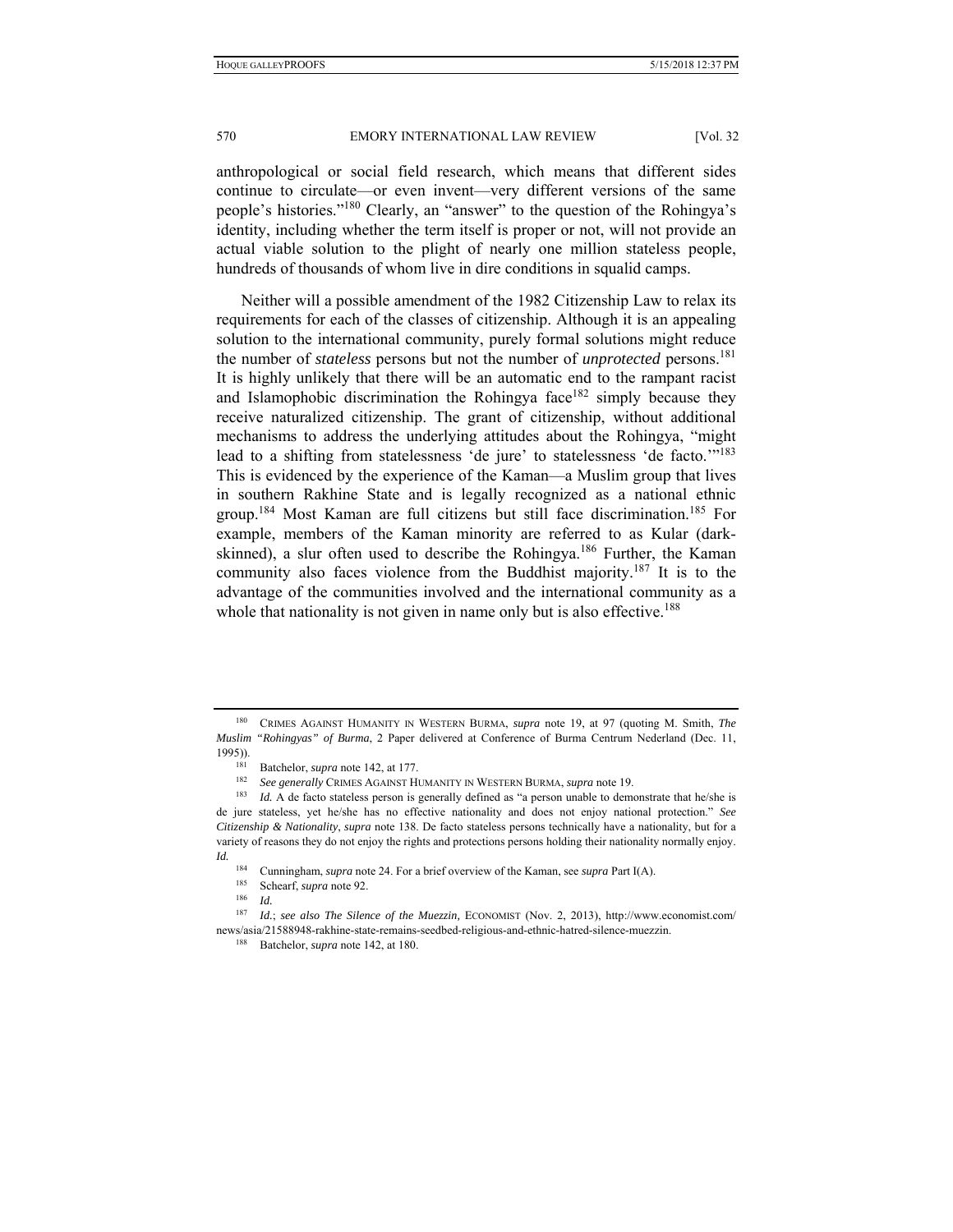## III. A MODEL OF TRANSITIONAL JUSTICE FIT FOR MYANMAR'S DEMOCRATIC TRANSITION

While citizenship may be an internationally desired ultimate aim, a more realistic proximate aim should be the establishment of a mechanism to address the majority Rakhine Buddhists' underlying fears of the Rohingya and their potential status as citizens, which have fueled the ethnic, racial, and religious discrimination they have faced.<sup>189</sup> The situation of the Rohingya has become an explosive political topic, implicating issues about national sovereignty, Buddhist nationalism, the fear of the spread of Islam and Islamic terrorism,<sup>190</sup> and the treatment of minorities within a minority state.<sup>191</sup> These fears would not necessarily be addressed by an amendment to the 1982 Citizenship Law, which is unlikely in the current climate. Myanmar's political transition can provide an opportunity for the implementation of appropriate models of transitional justice to address the underlying issues that have led to the periodic violence seen in Rakhine State.

According to the International Center for Transitional Justice, transitional justice refers to the mechanisms that countries—particularly those emerging from periods of conflict and repression—can use to address large scale or systematic human rights violations.<sup>192</sup> Although the aims of transitional justice vary according to the context, certain features are constant: "[T]he recognition of the dignity of individuals, the redress and acknowledgement of violations, and the aim to prevent such violations from happening again."<sup>193</sup> An actual "transition" is not required to implement a transitional justice approach, so long as there is an opportunity to address massive violations.<sup>194</sup> An example of such an opportunity is when a new government replaces a repressive one; the new regime can introduce and support "different kinds of justice policies for

<sup>&</sup>lt;sup>189</sup> CRIMES AGAINST HUMANITY IN WESTERN BURMA, *supra* note 19, at 98.<br><sup>190</sup> Kyaw Ye Lynn, *Myanmar Nationalists Say UN Rakhine Probe Unwelcome*, ANDALOU AGENCY

<sup>(</sup>June 11, 2016), http://aa.com.tr/en/asia-pacific/myanmar-nationalists-say-un-rakhine-probe-unwelcome/6797

<sup>63. 191</sup> Cunningham, *supra* note 24. 192 *What is Transitional Justice?*, INT'L CTR. TRANSITIONAL JUSTICE, https://www.ictj.org/about/ transitional-justice (last visited Feb. 16, 2018). The United Nations defines transitional justice as the full range of processes and mechanisms associated with a society's attempt to come to terms with a legacy of large-scale past abuses, in order to ensure accountability, serve justice, and achieve reconciliation. *See* U.N. Secretary-General, *Guidance Note of the Secretary-General: United Nations Approach to Transitional Justice* 3 (Mar. 2010), https://www.un.org/ruleoflaw/files/TJ\_Guidance\_Note\_March\_2010FINAL.pdf. [hereinafter *United Nations Approach to Transitional Justice*]. 193 *What is Transitional Justice?*, *supra* note 192. 194 *Id.*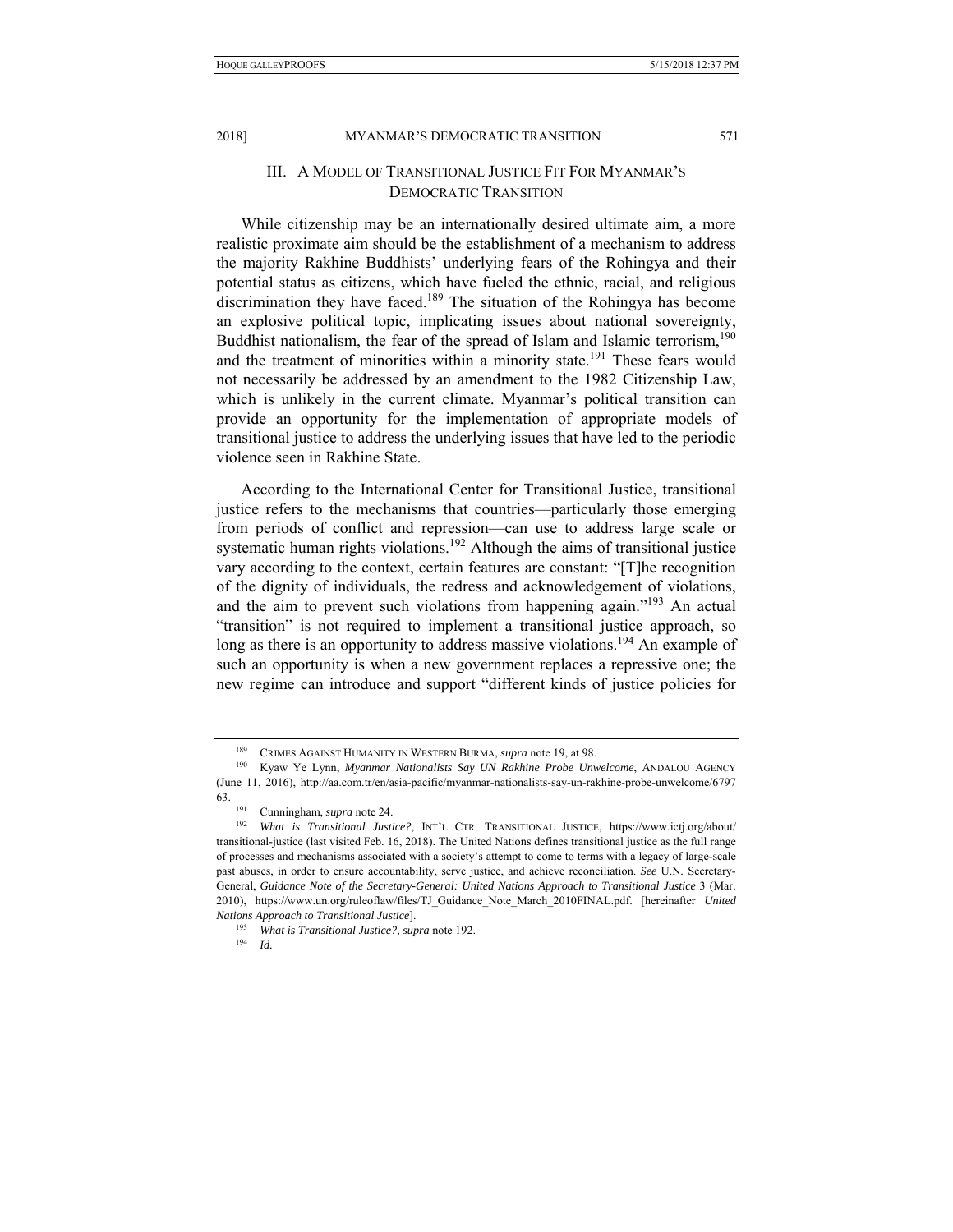past atrocities"—as has been the case in Argentina, South Africa, Peru, and Tunisia, among others.<sup>195</sup>

Aung San Suu Kyi's new government provides an opportunity for both the national government and regional authorities in Myanmar to address the massive human rights violations the Rohingya have faced and continue to face. Prior to the majority victory of the National League for Democracy in November 2015, advocates of transitional justice recognized the value the approach could have if certain critical developments took place in Myanmar namely peace, a new government, and constitutional reform.<sup>196</sup> While all of those developments have not yet been met, the shift from a former military regime to a new democratic government increases the potential value and success of the implementation of certain approaches to transitional justice.

In general, there are four approaches to transitional justice: criminal prosecutions, truth commissions, reparations programs, and institutional reform.197 In Myanmar and, in particular, Rakhine State, truth commissions and institutional reform seem to be the appropriate initial methods of transitional justice. Reparations programs aim to compensate victims of systemic violations of human rights by providing them with an assortment of material and symbolic benefits.<sup>198</sup> They can be better implemented following truth commissions once the community has "processed which groups have been victimized and why."199 In Myanmar, criminal prosecutions may not be likely tools during the current democratic transition because, generally, "states emerging from years of conflict or repressive rule may be unable or unwilling" to conduct effective investigations and prosecutions of members of the former regime.200

#### *A. Truth Commission*

Truth commissions are "non-judicial or quasi-judicial investigative bodies, which map patterns of past violence, and unearth the causes and consequences."201 The core activities usually include collecting statements from victims and witnesses, conducting thematic research, organizing public

 $\frac{195}{196}$  *Id.* 

<sup>196</sup> *See* Thomson, *supra* note 27.

<sup>197</sup> *What is Transitional Justice?*, *supra* note 192.<br>
<sup>198</sup> *United Nations Approach to Transitional Justice*, *supra* note 192.<br>
<sup>200</sup> *I<sub>J</sub>* 

*Id.*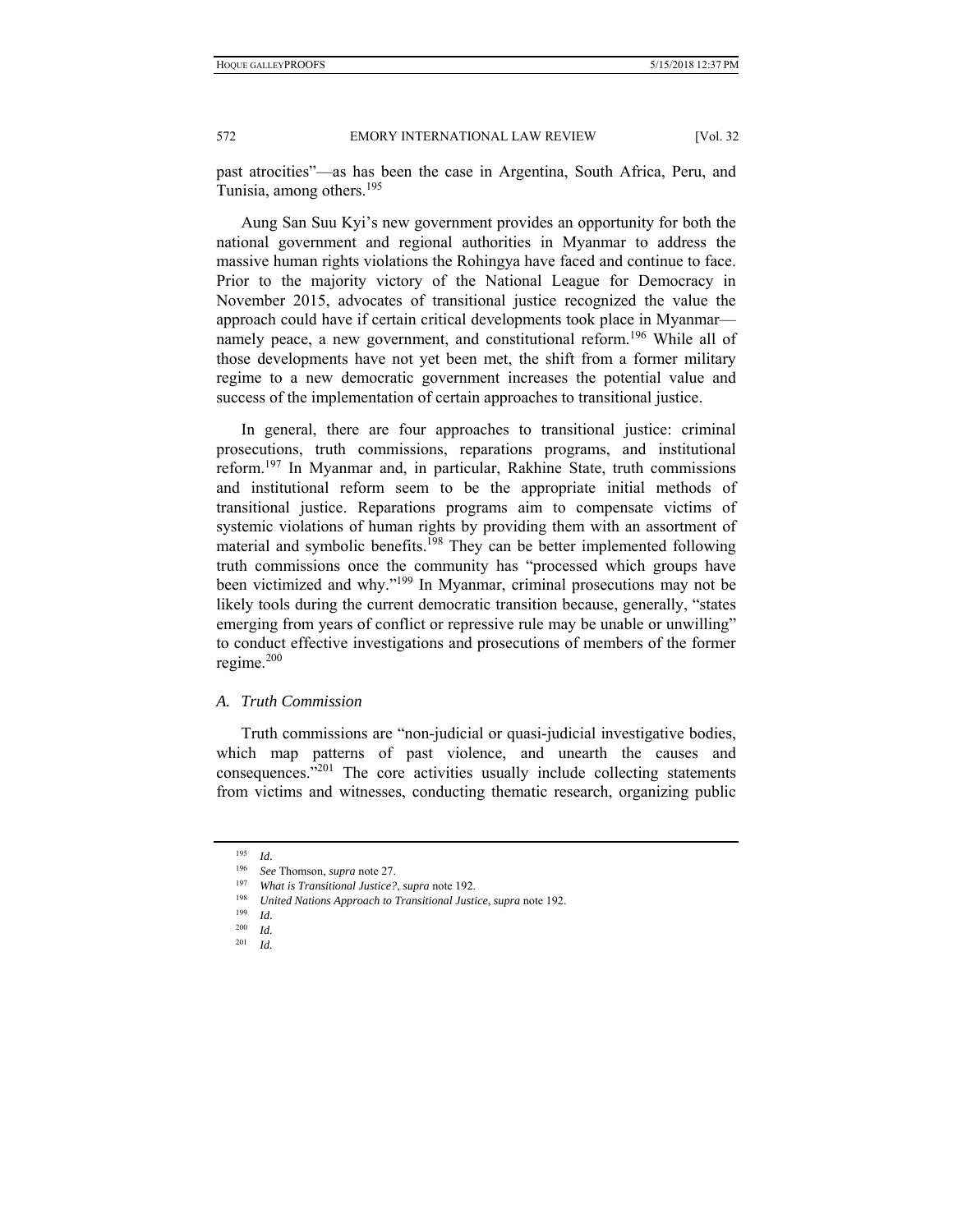hearings and other awareness programs, and publishing a final report outlining findings and recommendations.  $202$ 

## *1. Past and Present Commissions in Rakhine State*

In the past, Myanmar has established commissions in Rakhine State somewhat similar to the truth commissions identified above in order to understand communal violence and to find a solution for peace. In 2012, the national government formed the Rakhine Inquiry Commission.203 Its purpose was to "discover root causes of communal violence and provide recommendations for the prevention of recurrence of violence in the future and promotion of peaceful coexistence."<sup>204</sup> After conducting its investigation and analysis, the Commission concluded that the review of the Rohingyas' citizenship was a priority and the government should not only apply existing national laws, but also adhere to international agreements, among other things.205 However, the Commission was criticized for not including a Rohingya representative and for using "Bengali" to refer to the Rohingya community.206 In fact, the Commission included a section in its report on why the term Rohingya is not accepted, pointing to the belief that the term is a recent invention and the minority population must be identified, above all, as Muslim.<sup>207</sup>

In addition to the Rakhine Inquiry Commission, former U.N. Secretary-General Kofi Annan was tasked with leading the Advisory Commission on Rakhine State, which was formed in August  $2016^{208}$  The Advisory Commission released its Final Report in August  $2017,209$  just hours before the Arakan Rohingya Salvation Army's attack and the Myanmar military's

<sup>202</sup> *Id.* 203 REPUBLIC OF THE UNION OF MYANMAR, FINAL REPORT OF INQUIRY COMMISSION ON SECTARIAN VIOLENCE IN RAKHINE STATE (2013), http://www.burmalibrary.org/docs15/Rakhine\_Commission\_Report-enred.pdf [hereinafter FINAL REPORT]; *see also* Southwick, *supra* note 165, at 266.<br><sup>204</sup> FINAL REPORT, *supra* note 203.<br><sup>205</sup> Southwick, *supra* note 165, at 266–67.<br><sup>206</sup> Id. at 266.<br><sup>207</sup> FINAL REPORT, *supra* note 20

HUFFINGTON POST (Sept. 21, 2016), http://www.huffingtonpost.com/entry/aung-san-suu-kyi-united-nationsrohingya\_us\_57e2e2b7e4b08d73b82f355f. 209 ADVISORY COMMISSION ON RAKHINE STATE, TOWARDS A PEACEFUL, FAIR AND PROSPEROUS FUTURE

FOR THE PEOPLE OF RAKHINE, FINAL REPORT OF THE ADVISORY COMMISSION ON RAKHINE STATE (2017), http://www.rakhinecommission.org/app/uploads/2017/08/FinalReport\_Eng.pdf [hereinafter FINAL ADVISORY COMMISSION REPORT].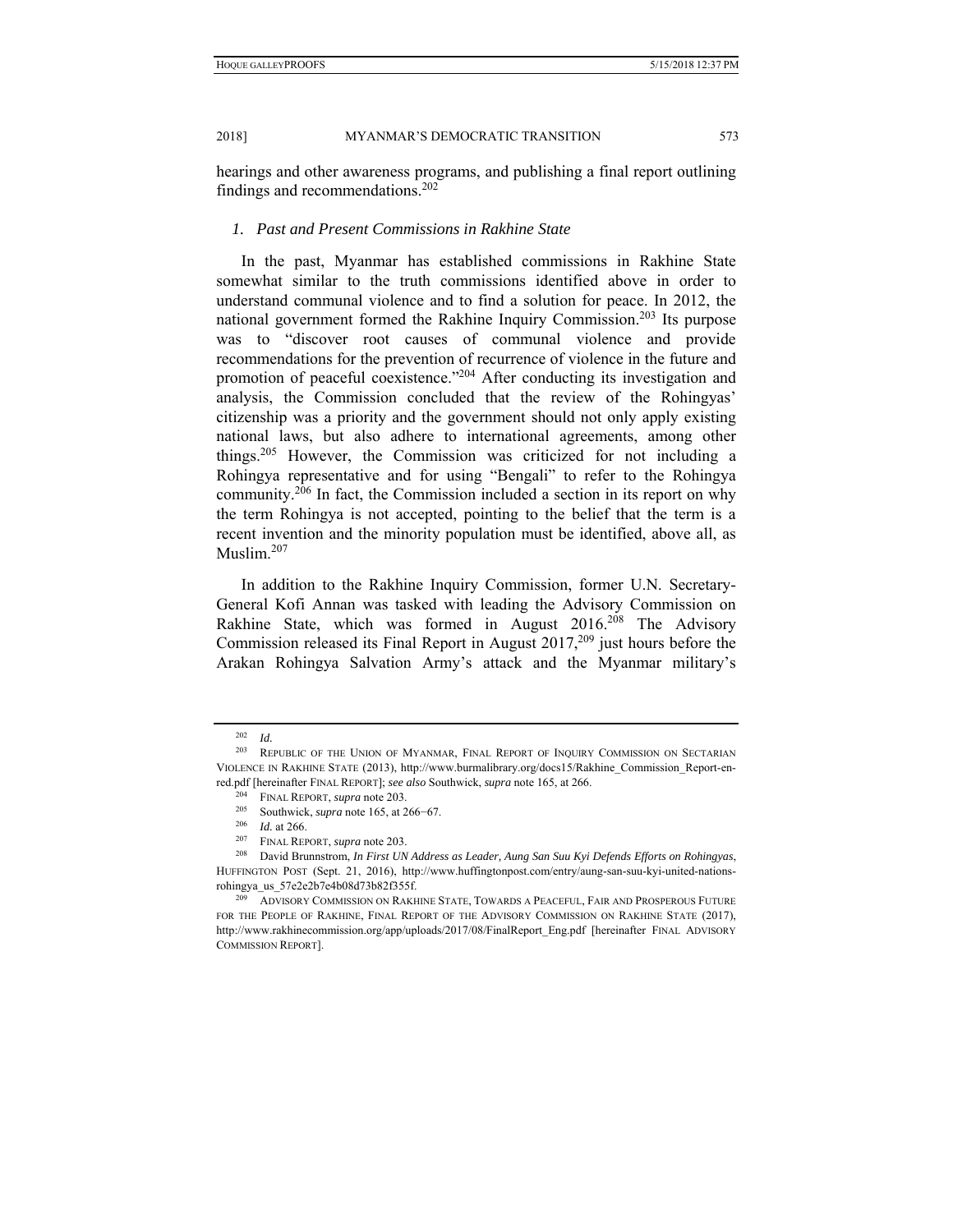disproportionate response in northern Rakhine State.<sup>210</sup> Immediately, the Final Report addressed the issue with the term Rohingya, noting its use of "Muslim" to identify them over "Bengali" or "Rohingya" in order to keep in line with the request of the State Counsellor, Aung San Suu Kyi.<sup>211</sup> After providing a historical overview of anti-central government and intercommunal tensions in Rakhine State, the Final Report listed the Advisory Commission's main findings and recommendations in a number of areas.<sup>212</sup> Notably, the Advisory Commission did not directly advocate granting the Rohingya citizenship but did recommend that the Myanmar government "set in motion a process to review the law," which should "re-examine the current linkage between citizenship and ethnicity."213

Despite its review of and recommendations for the human rights issues that the Rohingya face, the Advisory Commission on Rakhine State has faced criticism similar to the Rakhine Inquiry Commission.214 Primarily, the Advisory Commission on Rakhine State contained a panel of six members from Myanmar and three members from overseas but not a single Rohingya.<sup>215</sup> Another criticism is that the Advisory Commission's mandate focuses broadly on development instead of taking an investigative approach to human rights violations.<sup>216</sup>

#### *2. Goals of the Truth Commission*

In the implementation of a truth commission, Myanmar's new government should aim to learn from the criticisms of previous commissions. The effectiveness of a truth commission is dependent upon two crucial factors: (1) "whether the commission is able to attract the attention of its constituents," and

<sup>&</sup>lt;sup>210</sup> MY WORLD IS FINISHED, *supra* note 10, at 6.<br><sup>211</sup> FINAL ADVISORY COMMISSION REPORT, *supra* note 209, at 12. Interestingly, another Muslim group, the Kaman, are referred to as "Kaman" and not "Muslims," highlighting the tension with the ethnic identification of "Rohingya." *Id.* 

<sup>&</sup>lt;sup>212</sup> *Id.* at 31. The areas are economic and social development of Rakhine State citizenship; freedom of movement; internally displaced persons (IDPs); humanitarian access; media access; education; health; drugs; communal participation and representation; intercommunal cohesion; the security sector; access to justice; cultural development; border issues and the bilateral relationship with Bangladesh; and regional relations. *Id.* at 5. 213 *Id.* at 32. The Advisory Commission also recommends that Myanmar "needs a status for those who

reside in Myanmar without being citizens, . . . should clarify residency rights, and provide associated documentation." *Id.* at 28.<br><sup>214</sup> Mike Ives, *Kofi Annan, in Myanmar, Voices Concerns Over Reported Abuses of Rohingya, N.Y.* 

TIMES (Dec. 6, 2016), http://www.nytimes.com/2016/12/06/world/asia/kofi-annan-myanmar-rohingya.html?\_  $r=0.$ <sup>215</sup> *Id.* 

<sup>216</sup> *Id.*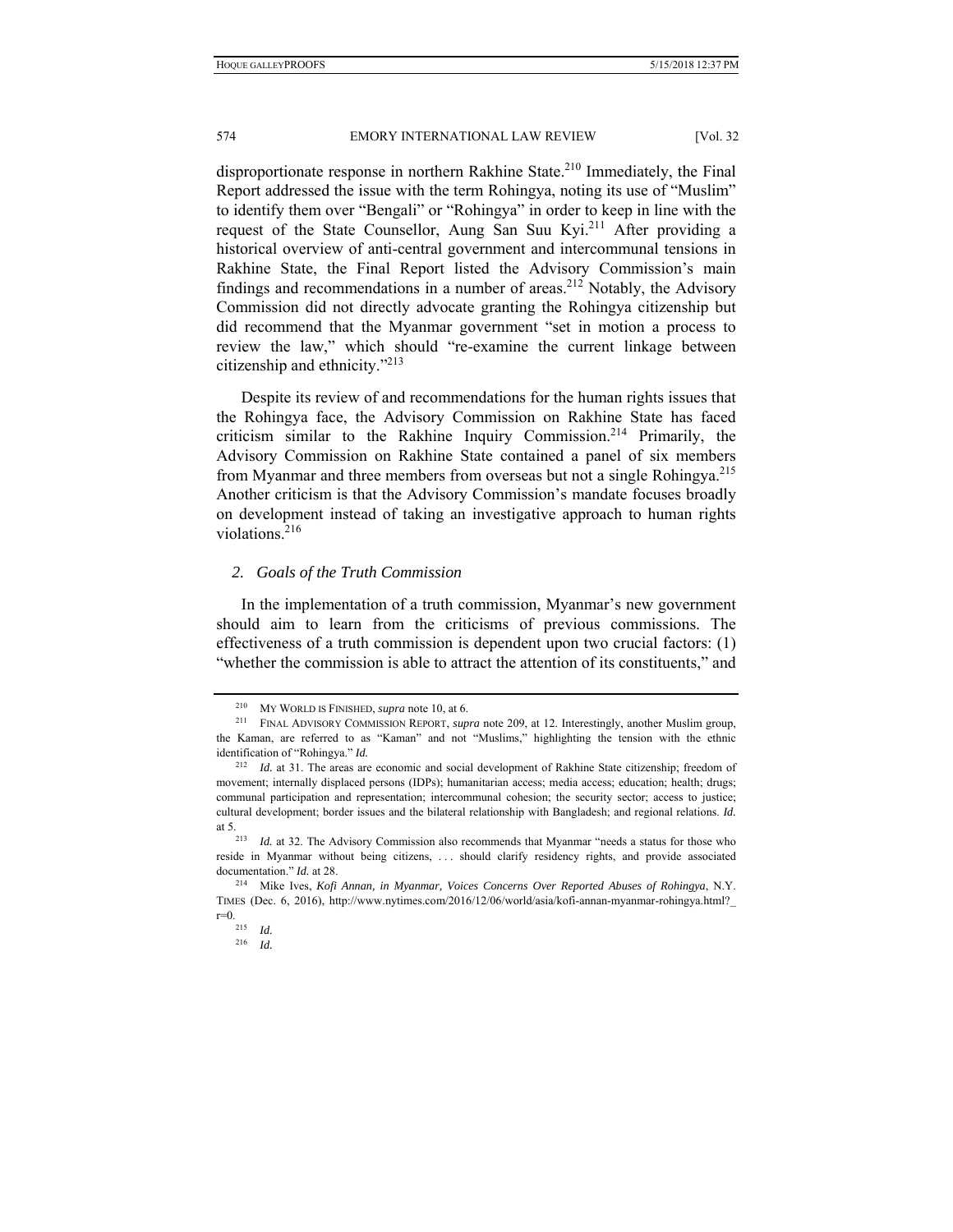(2) "whether the commission is perceived as legitimate among members of the mass public."<sup>217</sup> In achieving both of these aims, the truth commission should be based on national consultation, which the United Nations asserts is a critical element of a human rights-based approach to transitional justice.<sup>218</sup> An essential aspect of national consultation is public participation.<sup>219</sup> Effective outreach must address both specific groups affected by the particular mechanisms involved as well as the broader community.<sup>220</sup> Accordingly, the truth commission should aim to include as many members of different ethnic groups as possible—in contrast to the Rakhine Inquiry Commission and the Advisory Commission on Rakhine State.

In fact, the findings in the Rakhine Inquiry Commission's Final Report highlight the importance of public participation. According to this report, amongst the total 1,200 survey respondents, only twenty-five percent of the 600 Rakhine from northern Rakhine State reported having Bengali<sup>221</sup> acquaintances—but only for business dealings.<sup>222</sup> Similarly, the Bengalis living in the same region said that apart from the work sphere, they did not mix at all with the Rakhine in social, family, or leisure matters.<sup>223</sup> The Rakhine Inquiry Commission also conducted a similar survey in southern Rakhine State, where there was more contact between the Rakhine and Rohingya and, therefore, less harsh words exchanged about either ethnic group.<sup>224</sup> The Commission concluded: "The lack of contact between the Rakhine and the Bengalis in the north seems to have contributed to a lack of understanding between the two sides."<sup>225</sup> Crucial contact between the Rakhine and Rohingya—although obvious but still not officially and formally implemented—must be a major component of the truth commission.

Moreover, the national consultation process helps victims and other members of civil society develop local ownership of the resulting program.<sup>226</sup> This is necessary because there are "concerns that international attention

<sup>217</sup> James L. Gibson, *On Legitimacy Theory and the Effectiveness of Truth Commissions*, 72 L. & CONTEMP. PROB. 123, 126 (2009). 218 *United Nations Approach to Transitional Justice*, *supra* note 192. 219 Public participation reveals the needs of communities affected by conflict or repressive rule, allowing

States to craft an appropriate context-specific transitional justice program. *Id.*

<sup>220</sup> *United Nations Approach to Transitional Justice*, *supra* note 192. 221 The Final Report referred to the Rohingya as "Bengalis." FINAL REPORT, *supra* note 203. 222 *Id.*

 $\frac{223}{224}$  *Id.* 

 $\frac{224}{225}$  *Id.* 

<sup>225</sup> *Id.*

<sup>226</sup> *United Nations Approach to Transitional Justice*, *supra* note 192.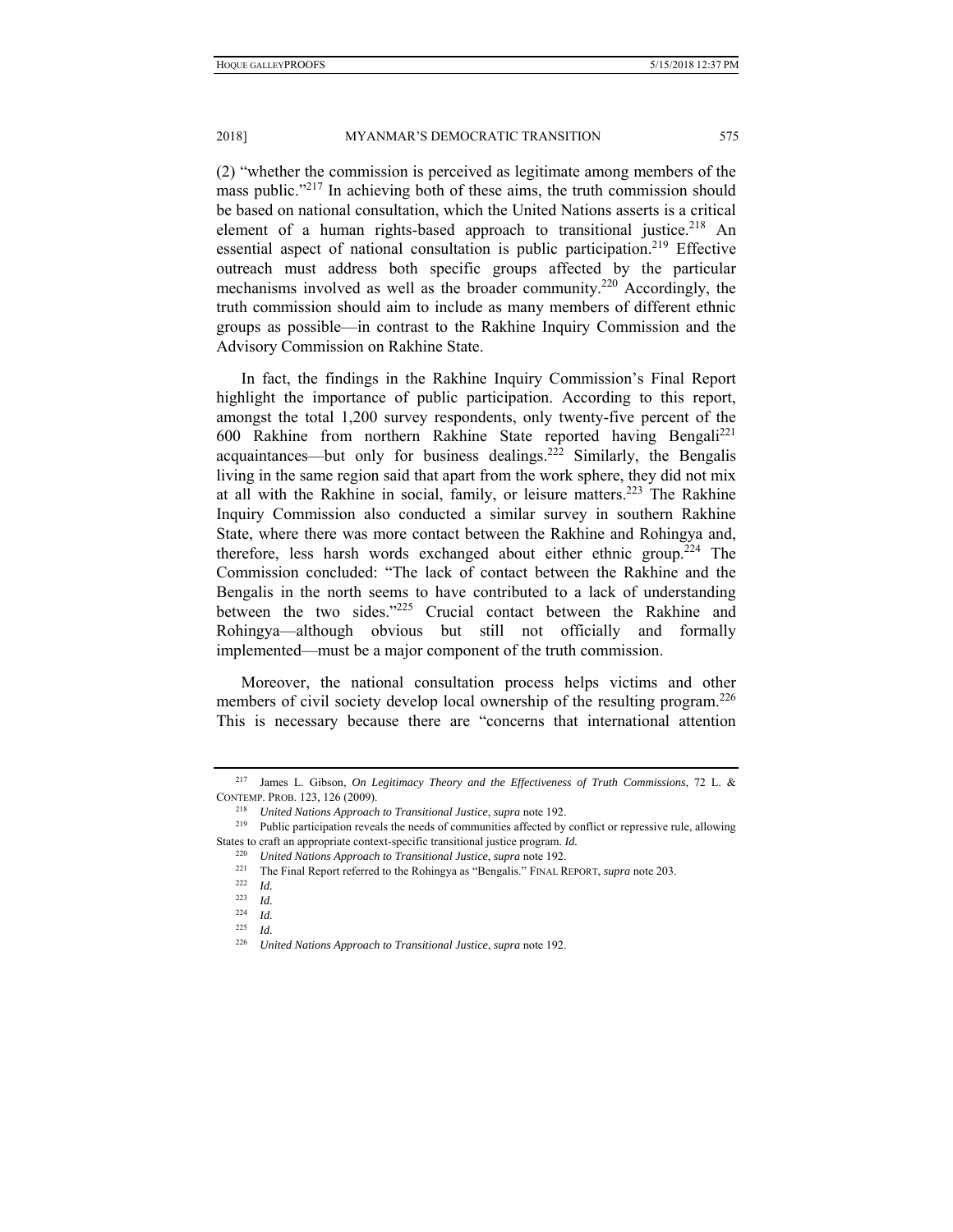directed at the Rohingya situation, meant to hold the government accountable, may have inadvertently played a role in exacerbating tensions between the Rohingya and Rakhine Buddhists."<sup>227</sup> For example, there were large demonstrations in Sittwe by Rakhine Buddhists protesting international misrepresentation of the local situation following the May 2015 humanitarian crisis.228 There have been many similar protests aimed at the international community—from media to international non-governmental organizations often leading to increased violence and lack of access to international humanitarian aid in their aftermath.229 The Advisory Commission on Rakhine State, with a former U.N. Secretary-General in charge and the inclusion of foreign panelists,  $230$  may continue to increase anti-international hostility. A truth commission led by local leaders from all ethnic groups and based on public participation of all voices in the community will allow the Rohingya and Rakhine Buddhists to voice their concerns about issues that ultimately affect them the most.

Local ownership of the truth commission is particularly important in the context of the debate over the term "Rohingya." The debate, especially in the international community, has been elevated as a focal point of the humanitarian crisis in Rakhine State, with most observers in favor of using the term "Rohingya."231 As a result, Rakhine Buddhists, as well as other groups in Myanmar, feel misunderstood and besieged because they believe "the international community's use of the term 'Rohingya' validates the narrative of 'essentializing' a Muslim identity in Rakhine State."232 There is widespread fear of a Muslim identity in Rakhine State, and anti-Muslim propaganda is frequently voiced in the national discourse.<sup>233</sup> In a survey of 500 participants across seven cities in Myanmar, "85 percent cited fears of the country turning Islamic as the main reason for their dislike of Muslims."<sup>234</sup> These fears

<sup>227</sup> Jasmine Chia, *The Truth About Myanmar's Rohingya Issue*, THE DIPLOMAT (Mar. 5, 2016), http://thediplomat.com/2016/03/the-truth-about-myanmars-rohingya-issue/.<br><sup>228</sup> In May 2015, thousands of Rohingya refugees were stranded in boats on the sea after they were

rejected entrance into Thailand. *Id.* Many international media outlets did not cover the protests by the Rakhine Buddhists. *Id.*; *see also* Mratt Kyaw Thu, *Anti-UN Posters Dropped from Rakhine State Protests*, MYANMAR TIMES (June 15, 2015), http://www.mmtimes.com/index.php/national-news/15029-anti-un-banners-dropped-

from-rakhine-state-protests.html. 229 Chia, *supra* note 227. 230 Ives, *supra* note 214. 231 Chia, *supra* note 227. 232 *Id.*

<sup>233</sup> *Id.*

<sup>234</sup> *Id.*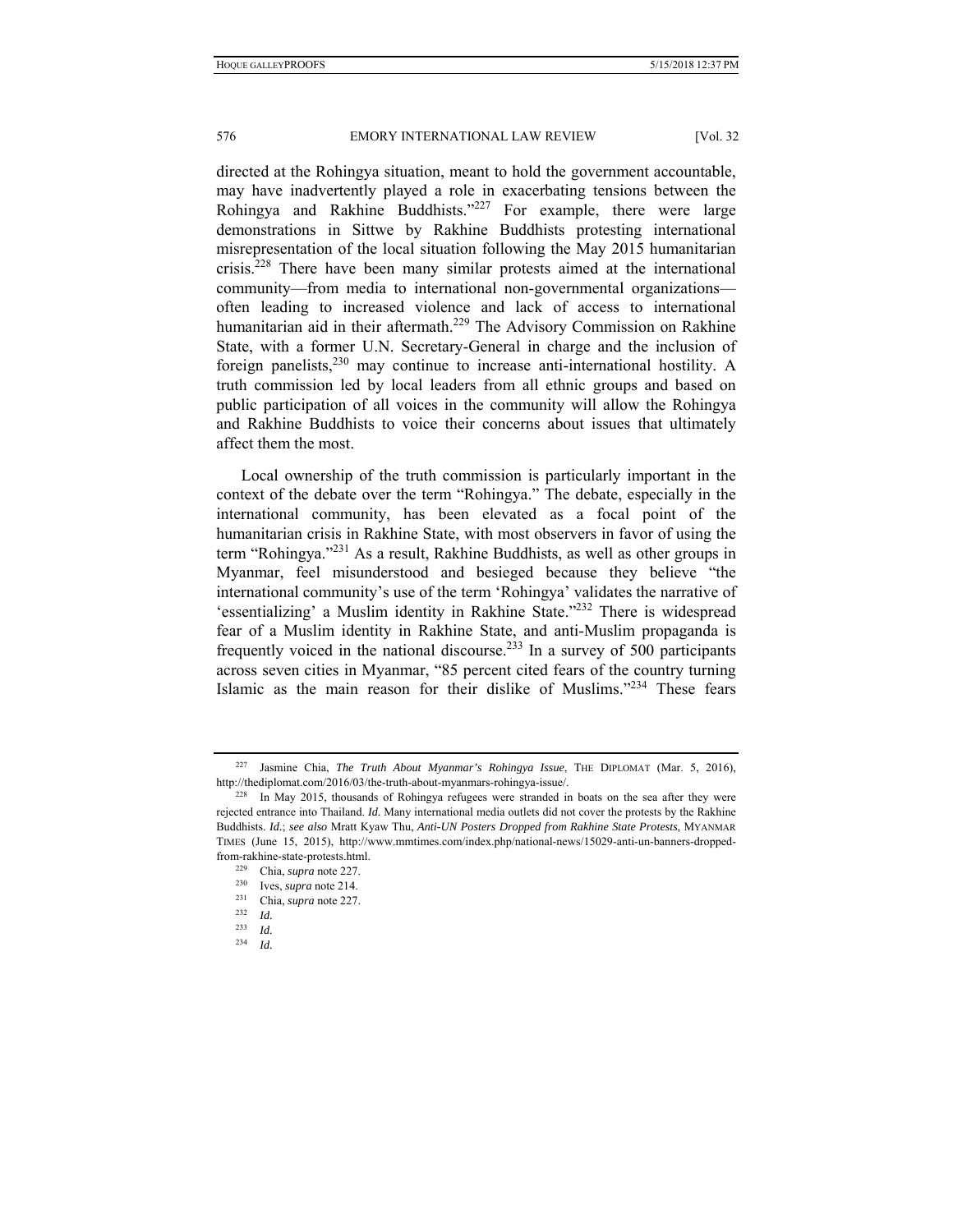culminate in the term "Rohingya," which the Rakhine Inquiry Commission's Final Report shows is divisive to the point of violence:

Should the Bengalis continue to insist they should be called Rohingya, the majority in the country will not accept this and there could be further unrest. The indigenous Rakhine can be expected to have an intense reaction. Thus, Bengalis now pushing to use the term Rohingya are surely fanning the flames of sectarian violence.<sup>235</sup>

Although the Final Report blames advocacy for the use of the term "Rohingya," in reality it is a complicated mix of fear and discrimination against Muslims in Rakhine State that is a major cause of the periodic communal violence in the region.<sup>236</sup>

A primary function of the truth commission must be the appropriate investigation of those instances of violence. There may never be a definitive answer to the so-called "Rohingya" question.<sup>237</sup> People who self-identify as Rohingya will continue to do so, while the majority who believe the term is a recent invention having no place in Myanmar will continue to push their stance. Instead, both communities must confront the reality of, as well as their responsibility for, the violence they periodically face. The previous commissions were not mandated to address the specific instances of violence that have been thoroughly documented by news media outlets and human rights groups, and instead opted to broadly condemn the violence in general.<sup>238</sup> Without specifically addressing the violence by insurgent groups, vigilantes, and the Myanmar military in Rakhine State, the truth commission will fail in its most important task: To establish the truth and formally recognize the crimes and abuses that victims have endured.<sup>239</sup>

The tools a truth commission can use in its realization of this goal include public and private testimony from victims, witnesses, and experts.<sup>240</sup> Additionally, the panelists of the commission should issue a comprehensive report of their findings to serve as a record of the truth. The report should also

The Final Report further states, "Whilst there are, at present, some issues that can be resolved through peaceful debate and negotiation, Bengali demands to be recognized as Rohingya will only be divisive, leading to more conflict, possibly with greater losses than before." FINAL REPORT, *supra* note 203.<br><sup>236</sup> Chia, *supra* note 227.<br><sup>237</sup> CRIMES AGAINST HUMANITY IN WESTERN BURMA, *supra* note 19, at 96 (quoting M. Smith, *The* 

*Muslim "Rohingyas" of Burma*, 2 Paper delivered at Conference of Burma Centrum Nederland (Dec. 11, 1995)). 238 *See* FINAL ADVISORY COMMISSION REPORT, *supra* note 209, at 13. 239 *Truth Commissions*, INT'L CTR. TRANSITIONAL JUSTICE, https://www.ictj.org/sites/default/files/ICTJ-

Global-Truth-Commissions-2008-English.pdf (last visited Feb. 16, 2018) [hereinafter *Truth Commissions*]. 240 *Id.*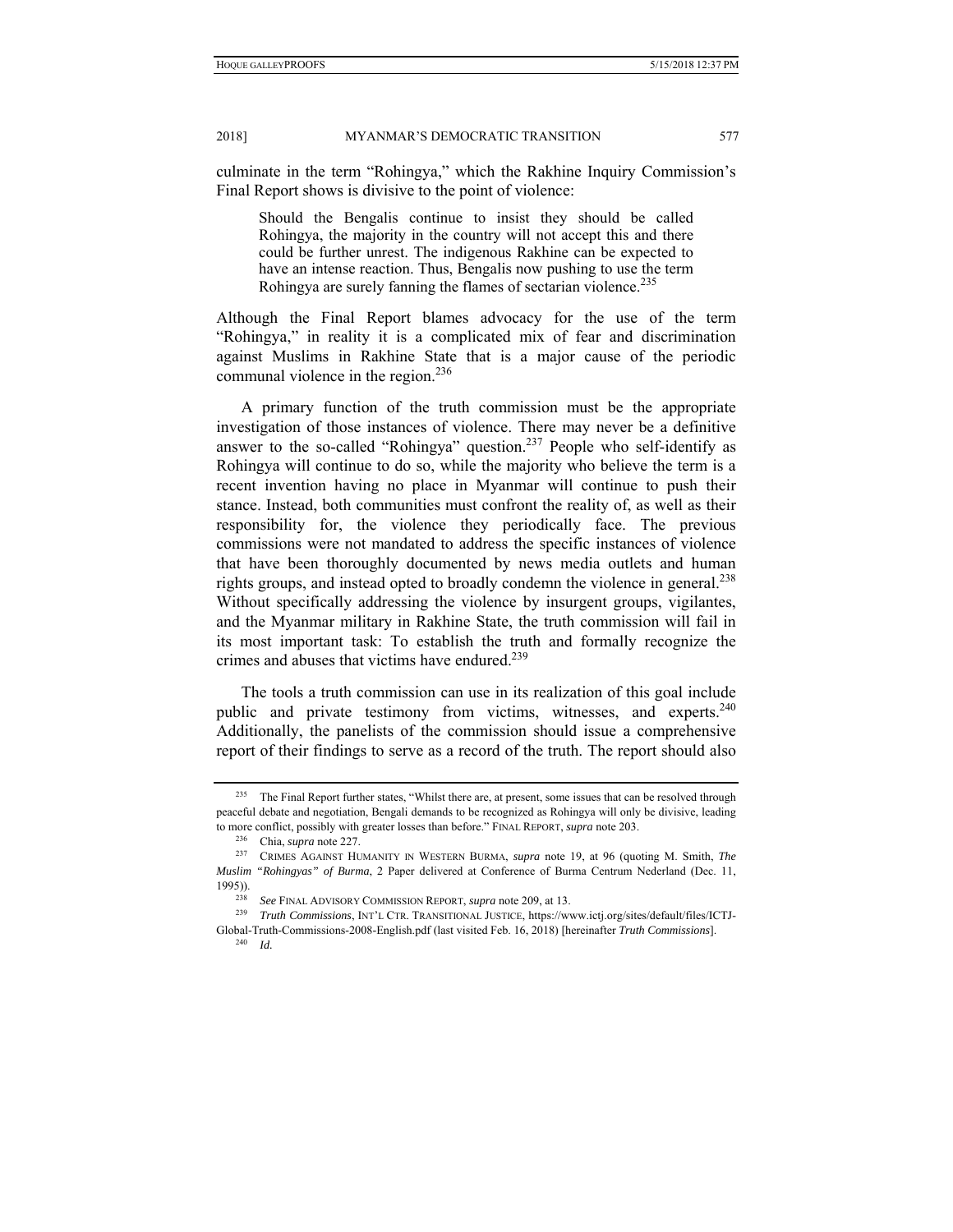contain recommendations for use by the local Rakhine State government and the national government.<sup>241</sup> An ultimate aim of the truth commission is to contribute to the development of a rule-of-law culture that respects human rights and thereby raises the costs of future efforts to violate the human rights of the citizenry.<sup>242</sup> Achieving this aim is more likely when the truth commission includes comprehensive policies to hold perpetrators accountable, paving the way for systemic reform.<sup>243</sup>

#### *3. Likelihood of the Implementation of a Truth Commission*

It is important to consider the likelihood of the Myanmar government's implementation of a truth commission. The Advisory Commission on Rakhine State was already seen as an effort to assess the situation in Rakhine State.<sup>244</sup> Furthermore, according to the International Center for Transitional Justice, it appears that Aung San Suu Kyi and her party do not believe transitional justice is necessary or desirable.<sup>245</sup> From public comments and other reported discussions, it seems that Aung San Suu Kyi and other National League for Democracy leaders associate transitional justice with criminal prosecutions motivated by revenge.246 It is possible that leaders in Rakhine State, most of whom are Rakhine Buddhists, may hold similar views and be opposed to a truth commission, particularly one that includes Rohingya voices.

#### *B. Institutional Reform*

In addition to a truth commission, Myanmar's democratic transition provides an opportunity for institutional reform. Public institutions that helped to maintain and spread conflict or repressive rule "must be transformed into fair and efficient institutions that protect human rights and foster a culture of respect for the rule of law."<sup>247</sup> The source of much of the systematic violence against the Rohingya in Rakhine State is Myanmar's military forces.<sup>248</sup> There has been a start to institutional reform of the military forces. In August 2016, the deputy commander Lt. Gen. Mya Tun Oo of Myanmar Army's North Eastern Command publicly admitted that soldiers under his command killed

<sup>&</sup>lt;sup>241</sup> *Id.* Gibson, *supra* note 217, at 126.

<sup>242</sup> Gibson, *supra* note 217, at 126. 243 *Truth Commissions*, *supra* note 239. 244 Ives, *supra* note 214.

<sup>245</sup> Thomson, *supra* note 27.

<sup>246</sup> *Id.*

<sup>247</sup> *United Nations Approach to Transitional Justice*, *supra* note 192. For the military's involvement in the current humanitarian crisis, see Cumming-Bruce, *supra* note 102. 248 *See, e.g.*, CRIMES AGAINST HUMANITY IN WESTERN BURMA, *supra* note 19.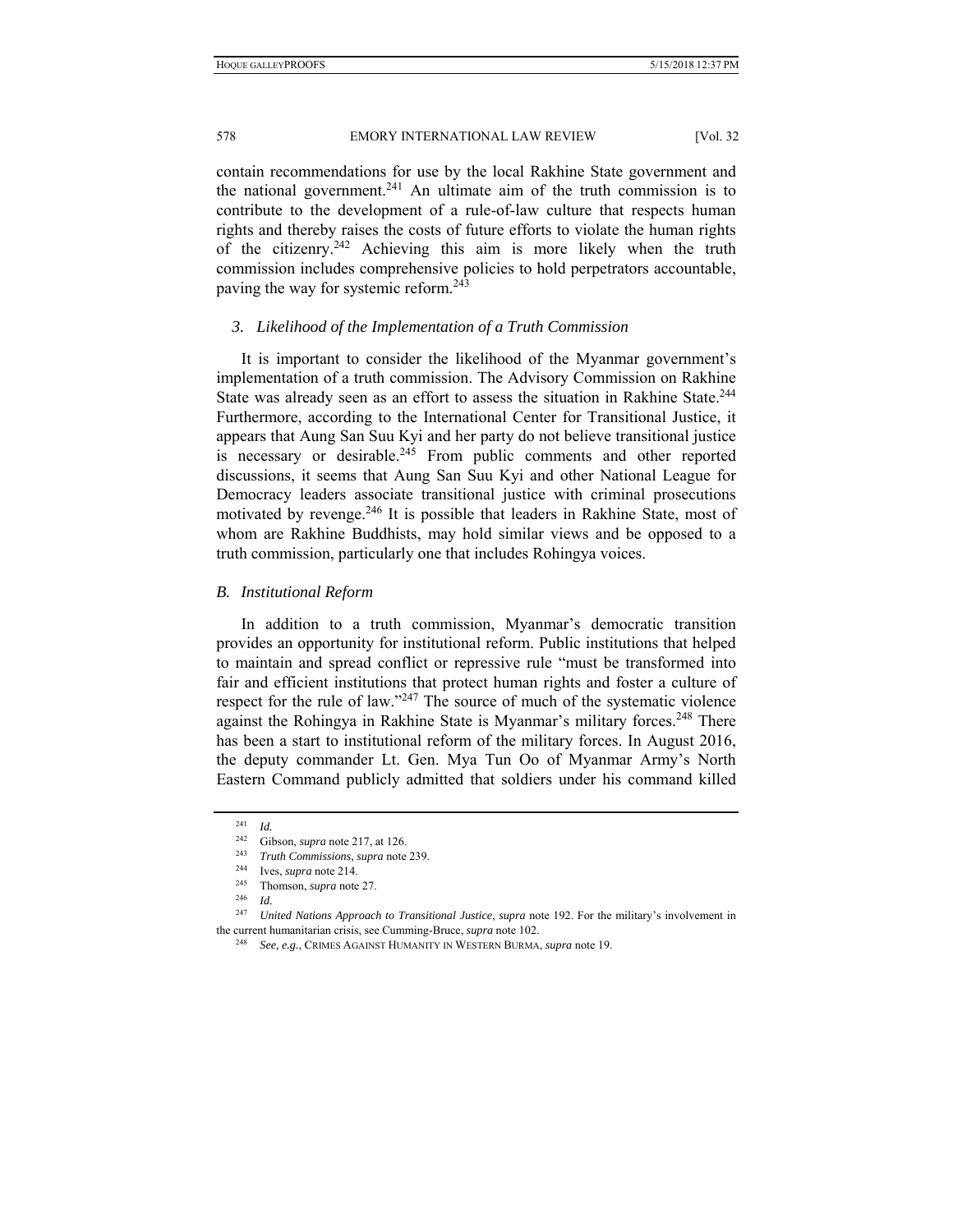five local men during an interrogation in northern Shan State.<sup>249</sup> There was a court martial with family members of the deceased present, during which soldiers confessed to the crime.<sup>250</sup>

Holding the military officers accountable for their illegal actions complements the investigative functions of the truth commission<sup>251</sup> and is a crucial step to reigning in the violence and instability in Rakhine State. Institutional reform should "incorporate comprehensive training programs for public officials and employees on applicable human rights standards," in order to prevent the recurrence of future human rights violations.252 However, the position of the Myanmar military as former rulers and their continuing domination challenges institutional reform, as highlighted by the violent military crackdown in Rakhine State in August 2017 and Aung San Suu Kyi's persistent refusal to acknowledge or condemn the military's role.<sup>253</sup>

#### **CONCLUSION**

The persecution of the Rohingya began with the former military regime, whose forces continue to dominate Rakhine State and are primarily responsible for the extreme violence and mass exodus of the Rohingya to neighboring Bangladesh in mid- to late-2017.<sup>254</sup> Although Myanmar's military retains a powerful place in the country's government, Myanmar is undoubtedly undergoing a significant transition into democracy—most notably due to its first freely elected parliament and Aung San Suu Kyi's de facto leadership. While the combination of old and new regimes has created a complex reality<sup>255</sup> that imposes great challenges in addressing and alleviating the plight of the Rohingya, it also provides an opportunity for the implementation of transitional justice mechanisms—namely, a truth commission and institutional reform—to address massive human rights violations the Rohingya have faced in the past and continue to presently face.

However, implementing a truth commission and institutional reform does not guarantee societal transformation.256 Although the goal is the advancement

<sup>249</sup> Thomson, *supra* note 27. 250 *Id.*

<sup>&</sup>lt;sup>251</sup> Truth Commissions, supra note 239.<br><sup>252</sup> United Nations Approach to Transitional Justice, supra note 192.<br><sup>253</sup> Cumming-Bruce, supra note 102; Elizabeth Dias, Will the Rohingya Exodus Be Aung Saan Suu Kyi's Fall From Grace?, TIME (Sept. 21, 2017), http://time.com/4951180/myanmars-shame-aung-san-suu-kyi/.<br><sup>254</sup> See generally MY WORLD IS FINISHED, *supra* note 10.<br><sup>255</sup> Mathieson, *supra* note 25.<br><sup>256</sup> Gibson, *supra* note 217